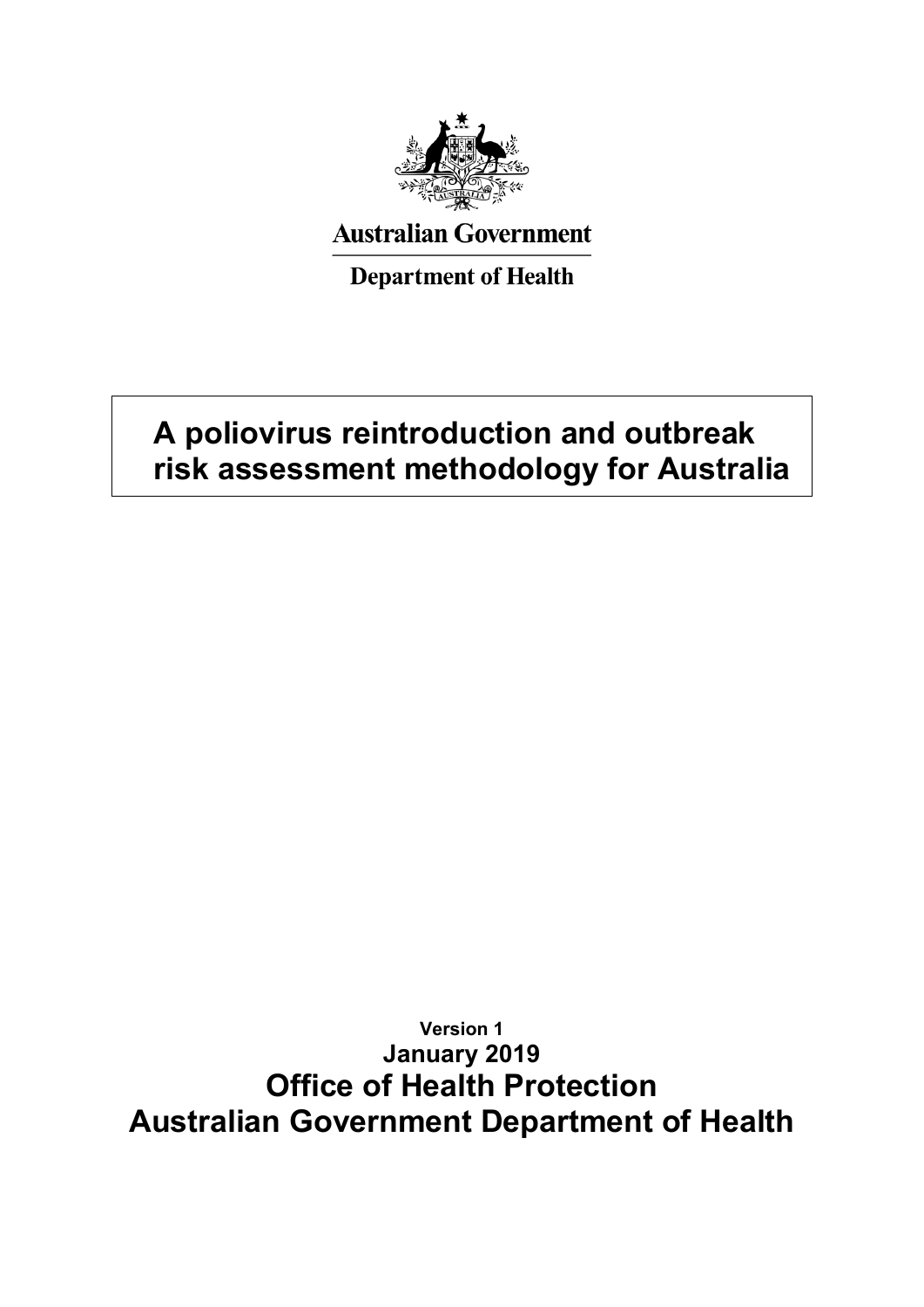# **Contents**

| 1. |       |                                                                           |  |
|----|-------|---------------------------------------------------------------------------|--|
|    | 1.1   |                                                                           |  |
|    | 1.2   |                                                                           |  |
|    | 1.3   |                                                                           |  |
|    | 1.4   |                                                                           |  |
|    | 1.5   | Identify risk indicators, data sources and evaluation method(s) for each  |  |
|    |       |                                                                           |  |
|    | 1.6   |                                                                           |  |
|    | 1.6.1 |                                                                           |  |
|    | 1.6.2 |                                                                           |  |
|    | 1.6.3 |                                                                           |  |
|    | 1.6.4 |                                                                           |  |
| 2. |       | Polio risk country classification, for the Australian risk assessment  29 |  |
| 3. |       |                                                                           |  |
| 4. |       |                                                                           |  |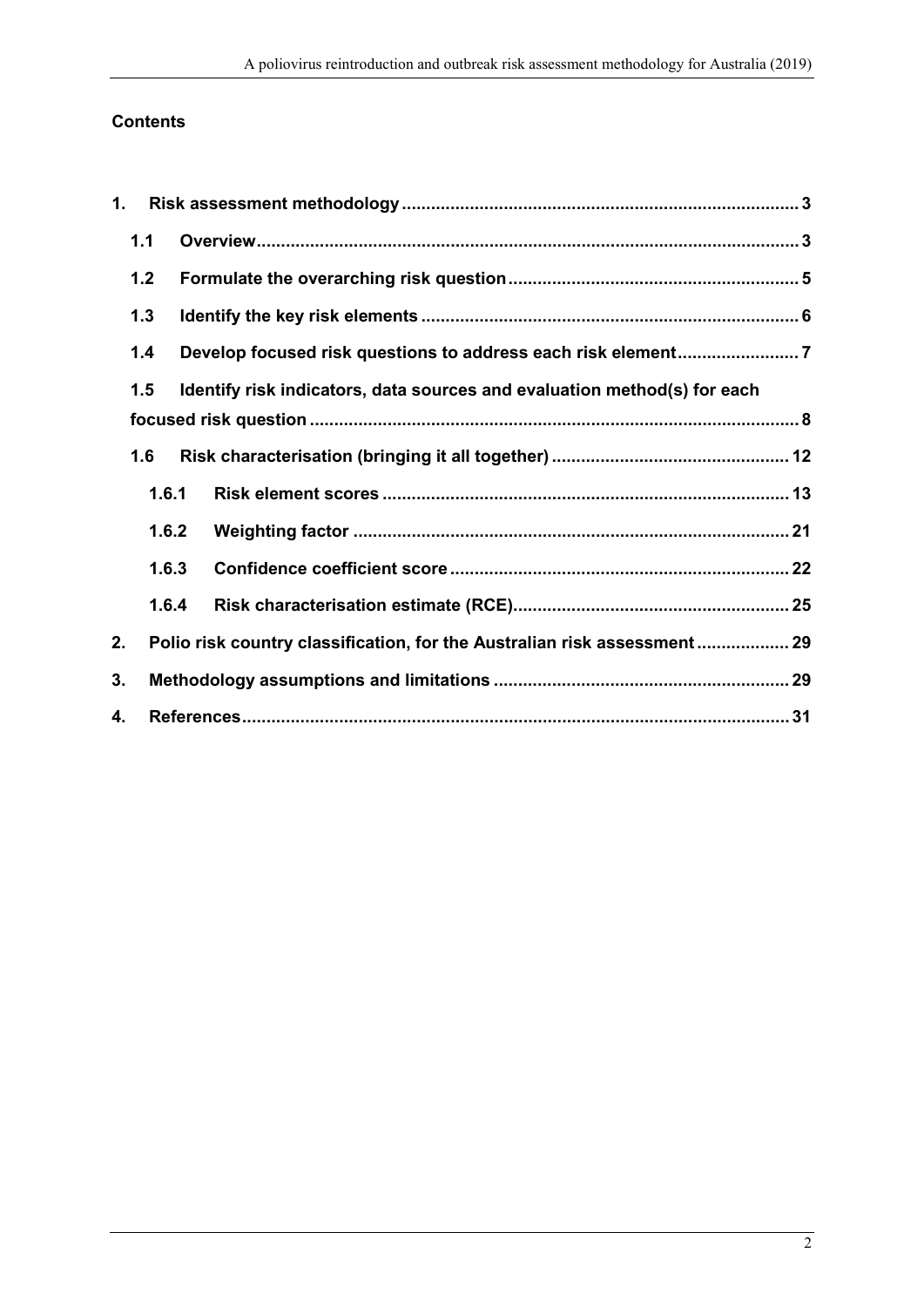#### <span id="page-2-0"></span>**1. Risk assessment methodology**

#### <span id="page-2-1"></span>**1.1 Overview**

The risk assessment employs a structured, transparent and reproducible mixed-methods approach to the systematic evaluation and documentation of the various components of likelihood and impact that influence poliovirus reintroduction and outbreak risk in Australia (for a specified timeframe). The key output is a semi-quantitative risk characterisation estimate (RCE), which is plotted on a risk matrix to:

- 1. Graphically depict the results of the risk assessment; and
- 2. Allow monitoring and visualisation of longer-term temporal trends in national polio reintroduction and outbreak risk, following intermittent repeated assessment (e.g. at annual or five year intervals).

The RCE also allows qualitative risk characterisation, employing a risk matrix with distinct cells corresponding to qualitative descriptors to comprehensively define the level of polio reintroduction and outbreak risk (ranging from very low – very high). The approach has been adapted and expanded from a methodology published by WHO for polio risk assessment at regional level (1), and informed by WHO guidelines for rapid risk assessment of acute public health events  $(2)$ , using three key components in risk characterisation: hazard assessment, exposure assessment and context assessment. A summary of the risk assessment cycle (process and outputs) is provided [\(Table 1\)](#page-2-2).

| <b>Step</b>    | <b>Process</b>                                                                                                     | Output                                                                                                                                                                                                                                       |
|----------------|--------------------------------------------------------------------------------------------------------------------|----------------------------------------------------------------------------------------------------------------------------------------------------------------------------------------------------------------------------------------------|
| 1              | Assemble the risk assessment<br>team                                                                               | Incorporate expertise in the fields of epidemiology, virology,<br>$\blacksquare$<br>laboratory biosafety, immunisation and health systems from<br>national government health departments and independent<br>academic or research institution |
| $\overline{2}$ | Develop and document the risk<br>assessment methodology                                                            | Risk assessment methodology developed (intermittent review<br>٠<br>and updates, as required)<br>Risk element weightings determined by expert elicitation<br>$\blacksquare$<br>(Polio Expert Delphi survey - 2018)                            |
| 3              | Formulate the overarching risk<br>question                                                                         | One overarching risk question defined<br>٠                                                                                                                                                                                                   |
| 4              | Identify the key risk elements                                                                                     | Four key risk elements identified:<br>$\blacksquare$<br>Reintroduction hazard (H)<br>❖<br>$\div$ Population susceptibility (S)<br>$\div$ Detection capability (D)<br>Response capability (R)<br>❖                                            |
| $\overline{5}$ | Develop focused risk questions<br>to address sub-components of<br>each risk element                                | Eight focused risk questions developed<br>٠                                                                                                                                                                                                  |
| 6              | Identify risk indicators, data<br>sources and evaluation methods<br>for each focused risk question                 | 25 risk indicators, corresponding data sources and relevant<br>$\blacksquare$<br>evaluation methods identified                                                                                                                               |
| $\overline{7}$ | Compile and analyse data,<br>evaluate documentary evidence<br>and document the outcomes for<br>each risk indicator | Outcomes for each risk indicator briefly summarised and<br>$\blacksquare$<br>documented for the purpose of risk characterisation                                                                                                             |

<span id="page-2-2"></span>**Table 1: Summary of the 10 step risk assessment cycle (process and outputs)**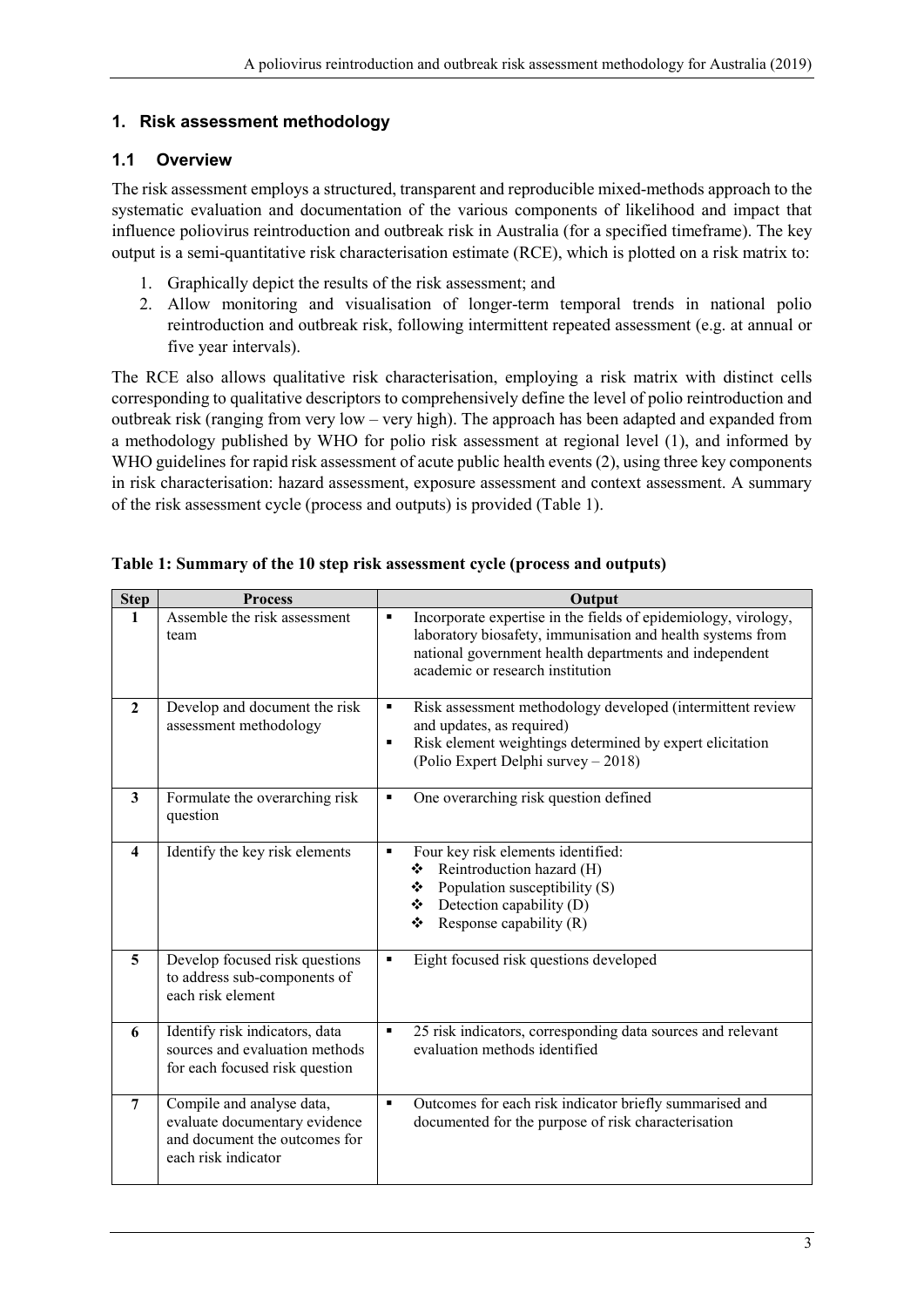| <b>Step</b> | <b>Process</b>                                                                           | Output                                                                                                                                                                                                                                                                                                                                                                            |
|-------------|------------------------------------------------------------------------------------------|-----------------------------------------------------------------------------------------------------------------------------------------------------------------------------------------------------------------------------------------------------------------------------------------------------------------------------------------------------------------------------------|
| 8           | Risk characterisation                                                                    | Risk element and confidence coefficient scores assigned<br>٠<br>One semi-quantitative risk characterisation estimate (RCE)<br>calculated and displayed in a risk matrix<br>One qualitative risk characterisation derived (a defined level<br>of risk based on descriptive risk categories)                                                                                        |
| 9           | Document the risk assessment<br>assumptions, results, limitations<br>and recommendations | A formal risk assessment report prepared for the Australian<br>٠<br>Government Department of Health                                                                                                                                                                                                                                                                               |
| 10          | Risk communication:<br>Disseminate the findings to<br>relevant stakeholders              | The formal risk assessment report informs the work of the<br>٠<br>Australian National Certification Committee for the<br>Eradication of Poliomyelitis (NCC), in preparation of annual<br>WHO Western Pacific Regional Certification Committee for<br>the Eradication of Poliomyelitis (RCC) progress reports<br>Findings shared with the Australian Polio Expert Panel (PEP)<br>٠ |

**Relevant steps (3 – 6 and 8) that pertain to implementing the risk assessment methodology are described below, in Sections 1.2 – 1.6.**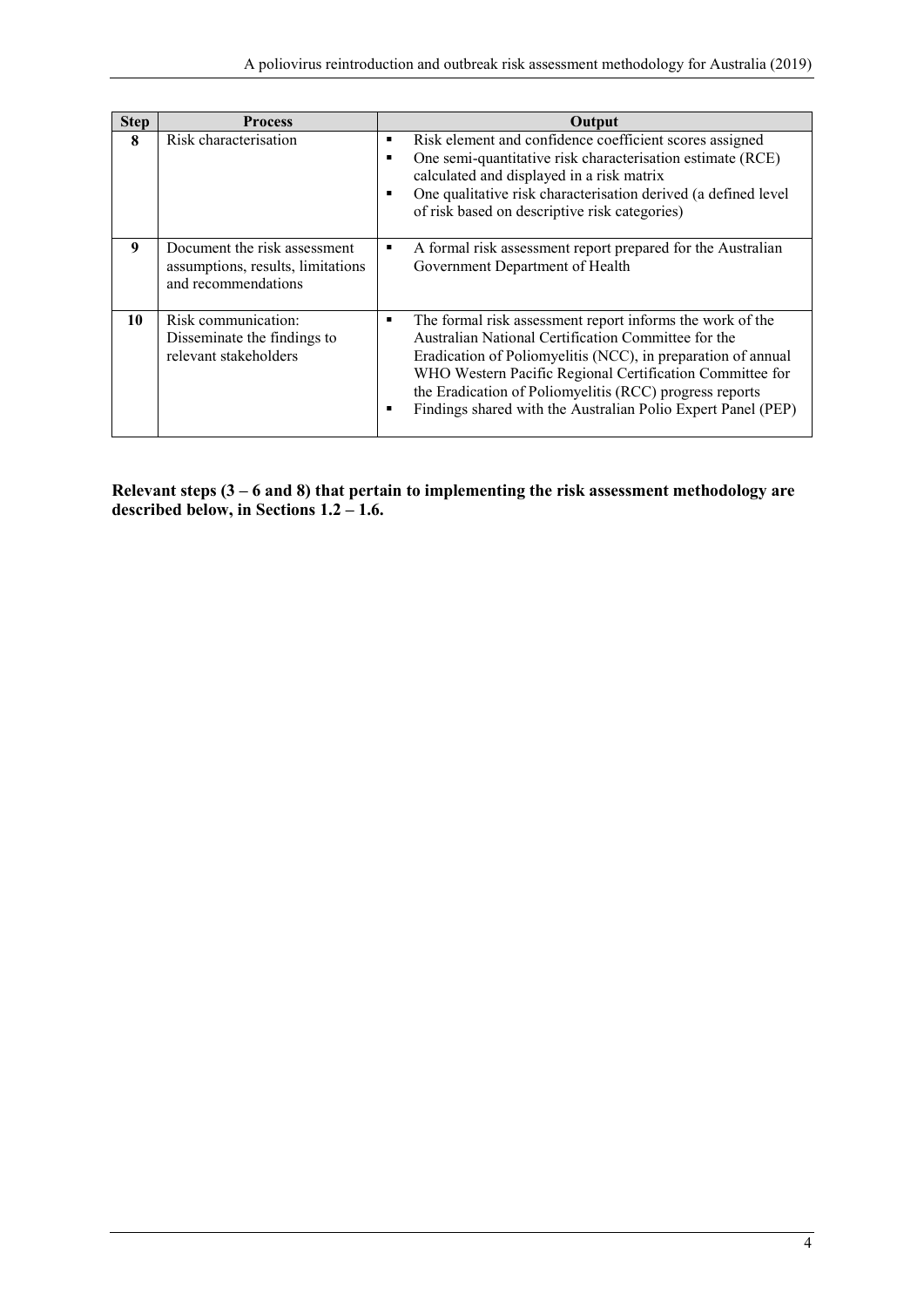#### <span id="page-4-0"></span>**1.2 Formulate the overarching risk question**

The scope of the assessment is defined through the formulation of an overarching risk question, which is the key question or unknown factor that the assessment seeks to answer. For the purpose of this assessment, the overarching risk question was defined as follows:

*What is the risk of wild-type poliovirus (WPV) OR vaccine-derived poliovirus (VDPV)[1](#page-4-1) reintroduction, AND resultant outbreaks of poliovirus infection, AND sustained transmission occurring in Australia in the next five years?*

Answering the risk question requires systematic evaluation of the multiple components relating to the likelihood and impact (consequences) of the introduction, exposure to, establishment and spread of a hazard (wild-type or vaccine-derived poliovirus), whilst incorporating the relevant (global, regional and national) context and stipulating a timeframe covered by the assessment.

<span id="page-4-1"></span><sup>&</sup>lt;sup>1</sup> Vaccine-derived polioviruses (VDPVs) include circulating VDPVs (cVDPV), immunodeficiency-related VDPVs (iVDPV) and ambiguous VDPVs (aVDPV).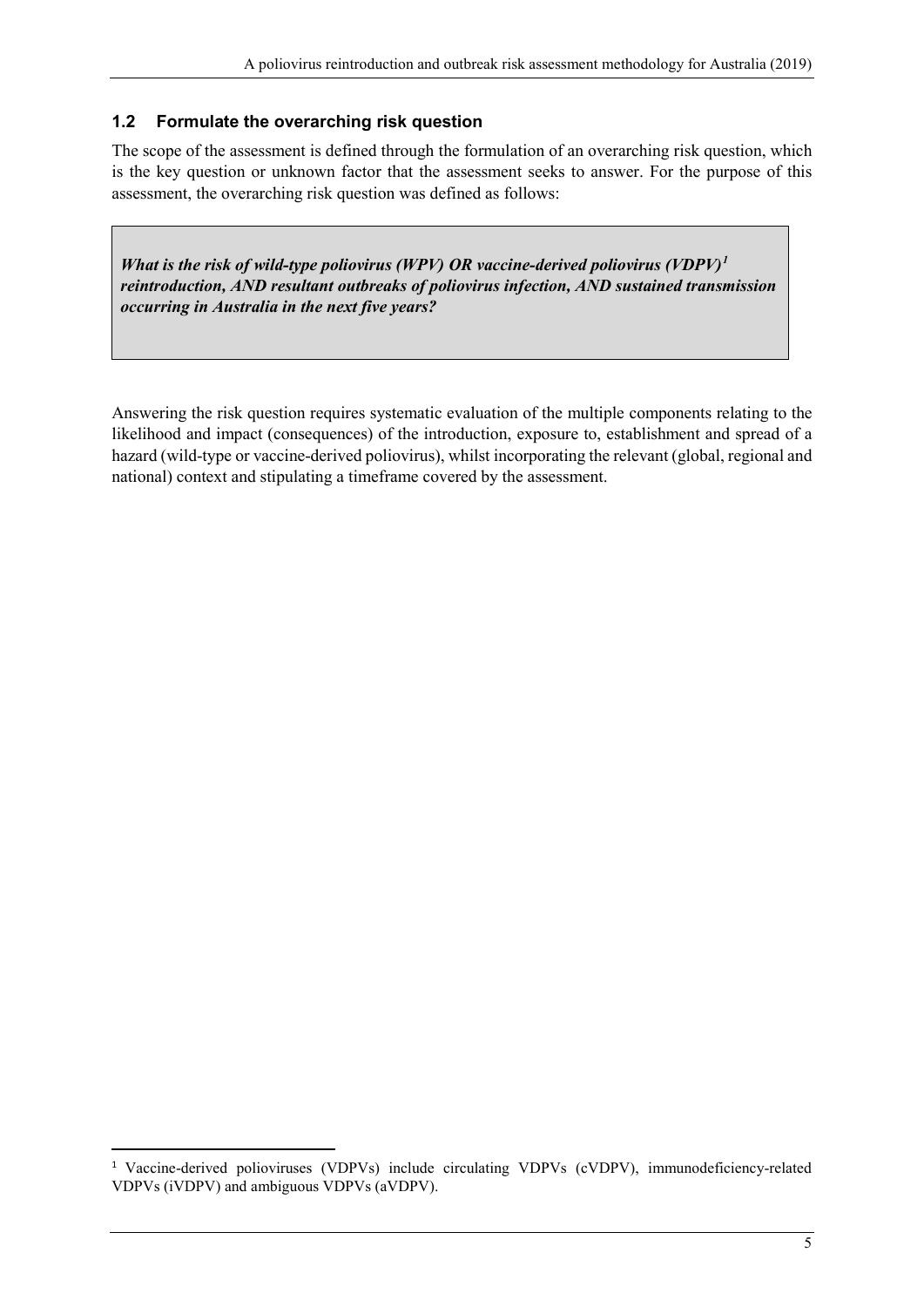#### <span id="page-5-0"></span>**1.3 Identify the key risk elements**

The overarching risk question is comprehensive, but also fairly complex, being comprised of multiple components relating to the likelihood and impact of the reintroduction of poliovirus, exposure of susceptible populations, the establishment of infection and sustained transmission of poliovirus in the Australian population. To facilitate systematic evaluation, the overarching risk question is deconstructed into its constituent components, and summarised as four key risk elements [\(Table 2\)](#page-5-1).

<span id="page-5-1"></span>

|                               | Table 2: Risk characterisation components and key risk elements in the comprehensive national |
|-------------------------------|-----------------------------------------------------------------------------------------------|
| polio risk assessment process |                                                                                               |

| <b>Risk assessment</b>                   |            | <b>Risk element</b>                                                                                                                                                                                                                                                                                                                          | <b>Sub-components</b>                                                                                                                                                                                                                                                                                                                                                 |  |  |
|------------------------------------------|------------|----------------------------------------------------------------------------------------------------------------------------------------------------------------------------------------------------------------------------------------------------------------------------------------------------------------------------------------------|-----------------------------------------------------------------------------------------------------------------------------------------------------------------------------------------------------------------------------------------------------------------------------------------------------------------------------------------------------------------------|--|--|
| component<br>(WHO<br><b>Guidelines</b> ) |            |                                                                                                                                                                                                                                                                                                                                              |                                                                                                                                                                                                                                                                                                                                                                       |  |  |
| <b>Hazard</b><br>assessment              |            | <b>Reintroduction hazard (H)</b><br>Likelihood of poliovirus importation<br>$\blacksquare$<br>Likelihood of laboratory containment failure<br>٠                                                                                                                                                                                              | Poliovirus importation<br>$\blacksquare$<br>threats (infectious<br>travellers)<br>Laboratory containment<br>$\blacksquare$<br>policies, practices and<br>import regulations                                                                                                                                                                                           |  |  |
| <b>Exposure</b><br>assessment            | Likelihood | Population susceptibility (S)<br>Likelihood of exposure to poliovirus, and<br>$\blacksquare$<br>establishment of infection and outbreak(s) in<br>vulnerable subpopulations<br>Likelihood of sustained transmission of<br>٠<br>poliovirus in the general population                                                                           | Population immunity<br>$\blacksquare$<br>profile, including<br>vulnerable subpopulations<br>National immunisation<br>$\blacksquare$<br>program (NIP)<br>performance and delivery<br>Population access to water,<br>$\blacksquare$<br>sanitation and hygiene<br>(WASH) services                                                                                        |  |  |
| Context<br>assessment                    | Impact     | Detection capability (D)<br>Likelihood of delayed detection due to<br>$\blacksquare$<br>suboptimal surveillance, resulting in a<br>significant disease burden at population<br>level and associated public health social,<br>economic, reputational and political<br>consequences                                                            | Poliovirus surveillance<br>$\blacksquare$<br>system quality and<br>performance (clinical,<br>enterovirus and<br>environmental<br>components)<br>Nationally notifiable status<br>$\blacksquare$<br>and supporting<br>surveillance infrastructure<br>Track record of imported<br>$\blacksquare$<br>case and environmental<br>detection event<br>management and outcomes |  |  |
|                                          |            | <b>Response capability (R)</b><br>Likelihood of a suboptimal outbreak<br>٠<br>response, or other external factors<br>contributing to a failure of containment and<br>control, resulting in a significant disease<br>burden at population level and associated<br>public health, social, economic, reputational<br>and political consequences | Health system<br>$\blacksquare$<br>infrastructure, system and<br>IHR core capacities<br>Polio outbreak response<br>$\blacksquare$<br>preparedness<br>Socio-political stability<br>$\blacksquare$                                                                                                                                                                      |  |  |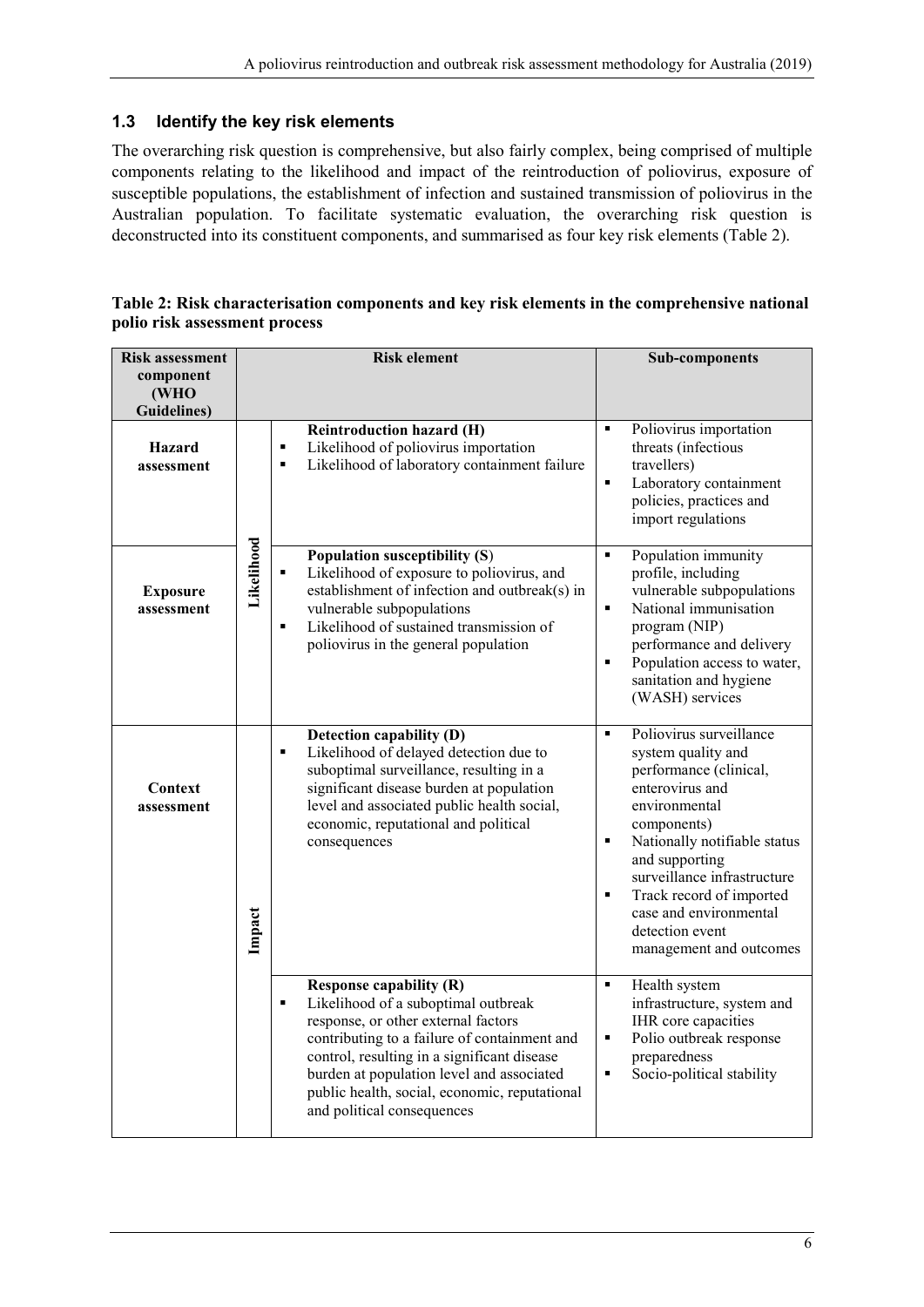# <span id="page-6-0"></span>**1.4 Develop focused risk questions to address each risk element**

The next step in the process involves reframing of the risk characterisation components into eight, more specific, focused risk questions  $(A - H)$  that the assessment will seek to answer to address each risk element [\(Table 3\)](#page-6-1).

<span id="page-6-1"></span>

|  |  |  |  | Table 3: Focused risk questions, categorised by key risk element |  |  |  |  |
|--|--|--|--|------------------------------------------------------------------|--|--|--|--|
|--|--|--|--|------------------------------------------------------------------|--|--|--|--|

| <b>Risk element</b>                 | <b>Focused risk question</b>                                                                                                                                                                                                                                                                                                                                                                                                                                                                                                                                                                                                                                                                                                                                                                                                                                                                                                                                               |
|-------------------------------------|----------------------------------------------------------------------------------------------------------------------------------------------------------------------------------------------------------------------------------------------------------------------------------------------------------------------------------------------------------------------------------------------------------------------------------------------------------------------------------------------------------------------------------------------------------------------------------------------------------------------------------------------------------------------------------------------------------------------------------------------------------------------------------------------------------------------------------------------------------------------------------------------------------------------------------------------------------------------------|
| <b>Reintroduction</b><br>hazard (H) | What is the likelihood of wild-type poliovirus (WPV) or vaccine-derived<br>A.<br>poliovirus (VDPV) importation through an infectious traveller? (Australian<br>citizens and residents included)<br>What is the likelihood of poliovirus reintroduction associated with a failure in<br><b>B.</b><br>laboratory containment policies, practices or import regulations?                                                                                                                                                                                                                                                                                                                                                                                                                                                                                                                                                                                                      |
| Population<br>susceptibility (S)    | Which population groups have the highest likelihood of exposure to poliovirus<br>C.<br>infection (vulnerable subpopulations)?<br><b>D.</b> How susceptible are vulnerable subpopulations to establishment of infection and<br>outbreaks of poliovirus infection?<br>What is the likelihood of sustained (ongoing) transmission of poliovirus<br>Е.<br>occurring in the general population?<br>What is the likelihood of environmental contamination due to suboptimal water,<br>F.<br>sanitation and hygiene (WASH) infrastructure, constituting a persistent source of<br>poliovirus transmission risk to vulnerable subpopulations and the general<br>population?<br>Note: the likelihood of cVDPV emergence associated with suboptimal immunisation<br>coverage rates could be included as an additional focused risk question in countries or<br>contexts where oral polio vaccine (OPV) is still utilised at the time of assessment (not<br>applicable to Australia). |
| <b>Detection</b><br>capability (D)  | What is the likelihood of detection of an outbreak(s) of poliovirus infection being<br>G.<br>substantially delayed, or low-level sustained (ongoing) transmission remaining<br>undetected?                                                                                                                                                                                                                                                                                                                                                                                                                                                                                                                                                                                                                                                                                                                                                                                 |
| <b>Response</b><br>Capability (R)   | What is the likelihood of very delayed or unsuccessful containment and control,<br>Н.<br>should outbreaks of poliovirus infection occur?                                                                                                                                                                                                                                                                                                                                                                                                                                                                                                                                                                                                                                                                                                                                                                                                                                   |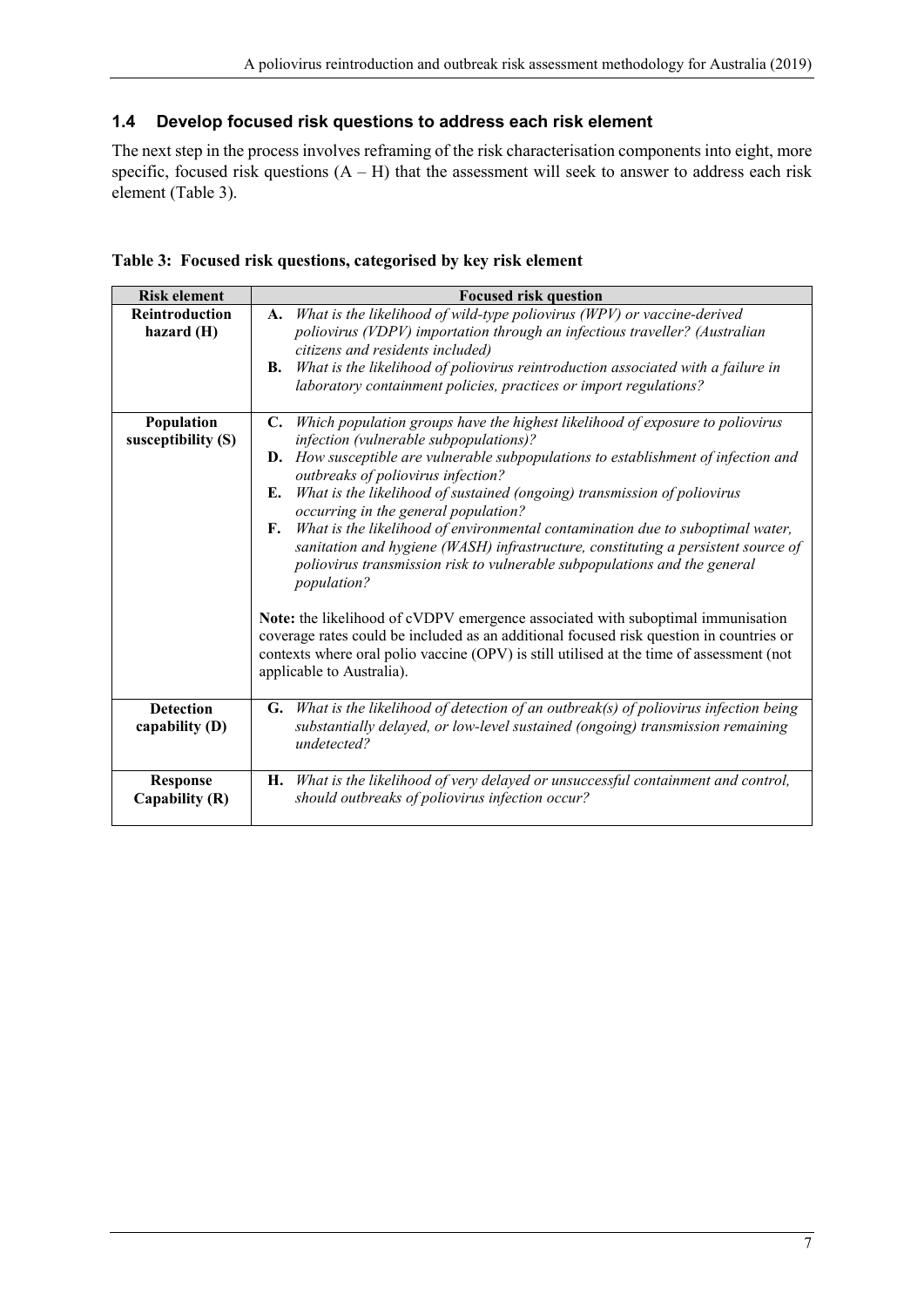#### <span id="page-7-0"></span>**1.5 Identify risk indicators, data sources and evaluation method(s) for each focused risk question**

The eight focused risk questions which address the four key risk elements may be evaluated according to a set of specified risk indicators [\(Table 4\)](#page-7-1). Each numbered indicator requires qualitative documentary evidence or quantitative data in a specified format, accessed from various sources. Systematic evaluation of the evidence for each indicator also requires a proposed methodology or approach, which varies according to the nature of the information to be evaluated (e.g. descriptive analyses of quantitative data, versus descriptive evaluation of the content, quality and completeness of documentary evidence – i.e. use of a mixed-methods approach).

#### <span id="page-7-1"></span>**Table 4: Risk indicators, data requirements and proposed evaluation method for each focused**  risk question  $(A - G)$

| <b>Focused</b><br>risk<br>question |    | <b>Risk Indicators</b>                                                                                                                                                                                                                                            |                                  | Data requirements, proposed format or<br>evaluation method, and source(s)                                                                                                                                                                     |
|------------------------------------|----|-------------------------------------------------------------------------------------------------------------------------------------------------------------------------------------------------------------------------------------------------------------------|----------------------------------|-----------------------------------------------------------------------------------------------------------------------------------------------------------------------------------------------------------------------------------------------|
| A                                  | 1. | Briefly describe the current epidemiological<br>situation with respect to WPV and VDPV<br>globally, and pertinent developments in the<br>global polio eradication drive, particularly in<br>the Asia-Pacific (WHO Western Pacific and<br>Southeast Asia) regions. | $\blacksquare$<br>$\blacksquare$ | Literature review restricted to the<br>current global epidemiology of<br>poliovirus and pertinent developments<br>in the global eradication initiative,<br>including WHO or GPEI reports and<br>surveillance data.<br>UNICEF OPV immunisation |
|                                    | 2. | Characterise the highest risk source regions<br>globally, including listing high risk (endemic,<br>outbreak and key at-risk) countries, as<br>classified by the Global Polio Eradication<br>Initiative (GPEI).                                                    | ٠                                | coverage data and water, sanitation<br>and hygiene (WASH) data.<br>Identify criteria and generate a list of<br>polio risk countries relevant to<br>Australia, for which traveller arrivals<br>data and settlement data will be                |
|                                    | 3. | Identify polio risk countries <sup>2</sup> relevant to the<br>Australian national context, as well as high<br>risk population groups from these source<br>countries most likely to import poliovirus into<br>Australia.                                           |                                  | requested from the Australian<br>Government Departments of Home<br>Affairs (DHA) and Social Services<br>$(DSS)$ .                                                                                                                             |
|                                    | 4. | Briefly describe Australia's offshore<br>investment in global polio eradication efforts<br>to as part of offshore risk reduction strategies.                                                                                                                      | $\blacksquare$                   | Qualitative evaluation and descriptive<br>overview of Government policy,<br>procedural documents or websites.                                                                                                                                 |
|                                    | 5. | Quantify the number and relative proportion<br>of traveller arrivals to Australia from polio<br>risk countries for the preceding five years.                                                                                                                      | ٠                                | Descriptive analyses, e.g. tables or<br>figures displaying recent trends (crude<br>numbers and relative proportions) of<br>traveller arrivals per year, per traveller<br>class using Australian Government<br>DHA data.                       |
|                                    | 6. | Describe existing Government policies,<br>procedures or requirements to mitigate the<br>likelihood of poliovirus reintroduction by<br>infectious travellers.                                                                                                      | $\blacksquare$<br>$\blacksquare$ | Qualitative evaluation and descriptive<br>overview of Government policy,<br>procedural documents or websites.<br>Semi-structured interviews or<br>correspondence with relevant                                                                |

<span id="page-7-2"></span> <sup>2</sup> **Note: Polio risk countries** include all countries for which data is considered as part of the national risk assessment for Australia, whereas **polio high risk countries** are countries listed by the [Global Polio Eradication](http://polioeradication.org/where-we-work/)  [Initiative \(GPEI\)](http://polioeradication.org/where-we-work/) under the "*Endemic*", "*Outbreak*" or "*Key At-risk*" categories.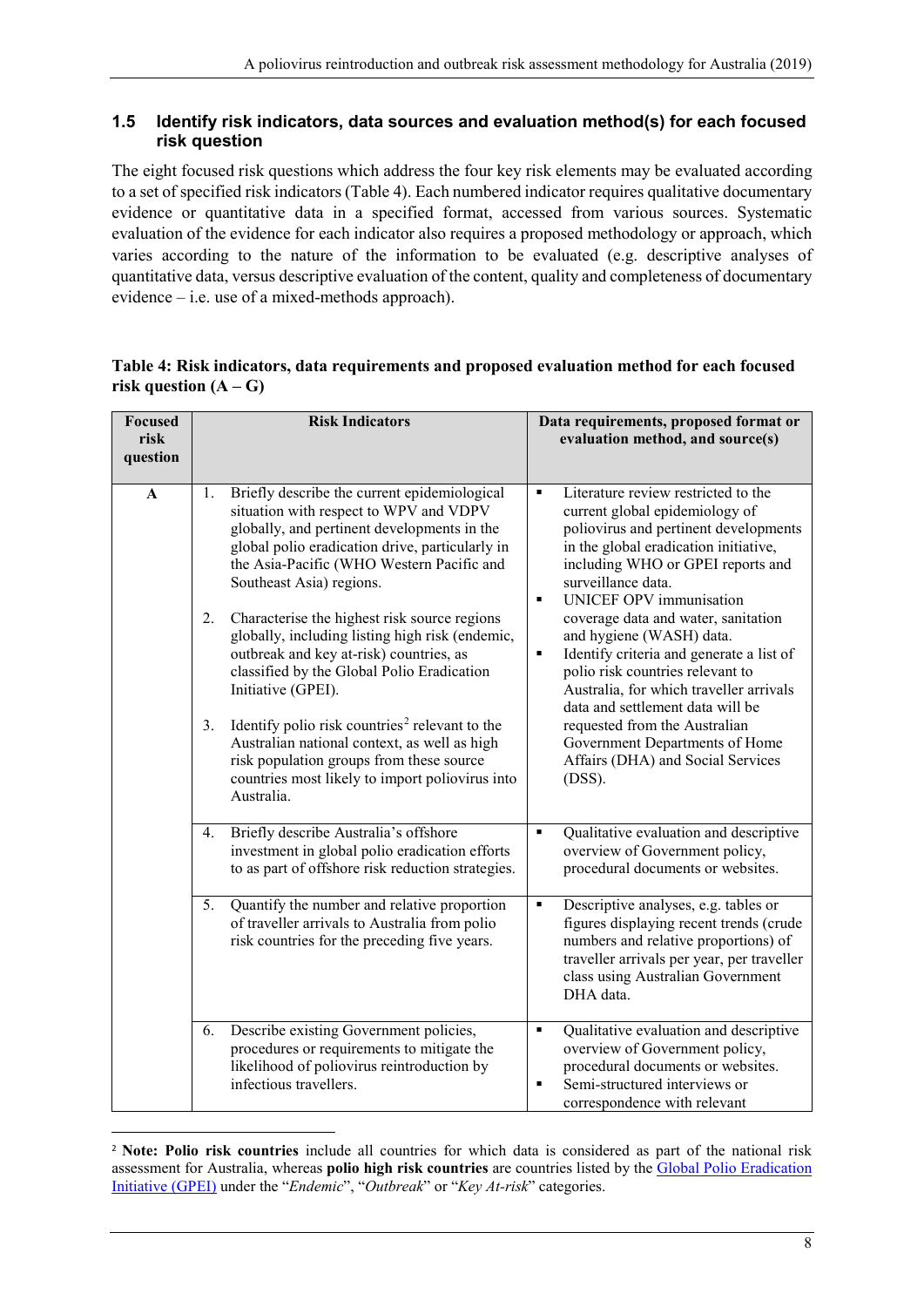| <b>Focused</b><br>risk<br>question | <b>Risk Indicators</b>                                                                                                                                                                                                                                                                                                                                                                                                                                                                                                                                                                                                                                                                                                                                                                    | Data requirements, proposed format or<br>evaluation method, and source(s)                                                                                                                                                                                                                                                                                                                                                                                                                                                                                                                                                                                             |
|------------------------------------|-------------------------------------------------------------------------------------------------------------------------------------------------------------------------------------------------------------------------------------------------------------------------------------------------------------------------------------------------------------------------------------------------------------------------------------------------------------------------------------------------------------------------------------------------------------------------------------------------------------------------------------------------------------------------------------------------------------------------------------------------------------------------------------------|-----------------------------------------------------------------------------------------------------------------------------------------------------------------------------------------------------------------------------------------------------------------------------------------------------------------------------------------------------------------------------------------------------------------------------------------------------------------------------------------------------------------------------------------------------------------------------------------------------------------------------------------------------------------------|
|                                    |                                                                                                                                                                                                                                                                                                                                                                                                                                                                                                                                                                                                                                                                                                                                                                                           | Australian Government Department<br>of Health, Foreign Affairs and Trade<br>(DFAT) or DHA staff.                                                                                                                                                                                                                                                                                                                                                                                                                                                                                                                                                                      |
| $\bf{B}$                           | 7.<br>List designated Poliovirus Essential Facilities<br>(PEF) in Australia.<br>8.<br>Briefly describe the national inventory of<br>WPV, potentially infectious materials and<br>associated verification procedures.<br>9.<br>Briefly describe relevant laboratory quality<br>assurance processes, standards and<br>regulations which serve to strengthen<br>appropriate poliovirus containment and to<br>progress implementation of the WHO Global<br>Action Plan to minimize poliovirus facility-<br>associated risk after type-specific eradication<br>of wild polioviruses and sequential cessation<br>of oral polio vaccine use (GAPIII).<br><b>Note:</b> The assessment does not extend to<br>evaluation of biosafety risk management for<br>laboratory facilities, including PEFs. | ٠<br>Qualitative evaluation and descriptive<br>overview of information contained in<br>annual Australian National<br>Certification Committee for the<br>Eradication of Poliomyelitis (NCC)<br>progress reports to WHO Western<br>Pacific Regional Certification<br>Committee (RCC).<br>Semi-structured interviews or<br>٠<br>correspondence with subject matter<br>experts from the National Enterovirus<br>Reference Laboratory (NERL) and<br>National Authority for Containment<br>(NAC).<br>Qualitative evaluation and descriptive<br>٠<br>overview of documentary evidence<br>provided by the Australian<br>Government Department of Health,<br>NERL, and/or NCC. |
| $\mathbf C$                        | 10. Describe key demographic characteristics<br>(pertinent to poliovirus epidemiology) and<br>settlement patterns in Australia of long-term<br>or permanent arrivals from polio risk<br>countries for the preceding five years.                                                                                                                                                                                                                                                                                                                                                                                                                                                                                                                                                           | Descriptive analysis of DSS<br>$\blacksquare$<br>settlement data for long-term or<br>permanent arrivals from polio risk<br>countries. specifically:<br>Age group upon arrival in<br>❖<br>Australia; and<br>❖<br>Settlement patterns (e.g.<br>statistical area level 3 (SA3) of<br>last known address of<br>settlement).<br>Note: assessment outputs may<br>include, e.g. choropleth maps<br>depicting localities of new migrant<br>settlement, which may be overlayed<br>with areas of suboptimal<br>immunisation coverage and/or<br>suboptimal surveillance performance<br>to generate a polio risk map.                                                             |
| D                                  | 11. Briefly describe available information on the<br>polio immunity profile of long-term or<br>permanent arrivals from polio risk countries,<br>relative to the Australian general population.<br>12. Describe the polio immunity profile of<br>vulnerable subpopulations in Australia,<br>including children and the Aboriginal and<br>Torres Strait Islander community.<br>13. Describe any supplementary immunisation<br>activities (SIAs), e.g. catch-up immunisation                                                                                                                                                                                                                                                                                                                 | Qualitative evaluation and descriptive<br>٠<br>overview of Government policy,<br>procedural documents or websites,<br>outlining health care service provision<br>to vulnerable subpopulations relevant<br>to poliovirus.<br>Semi-structured interviews or<br>٠<br>correspondence with relevant<br>Australian Government Department<br>of Health, DHA, DSS, DFAT staff.                                                                                                                                                                                                                                                                                                |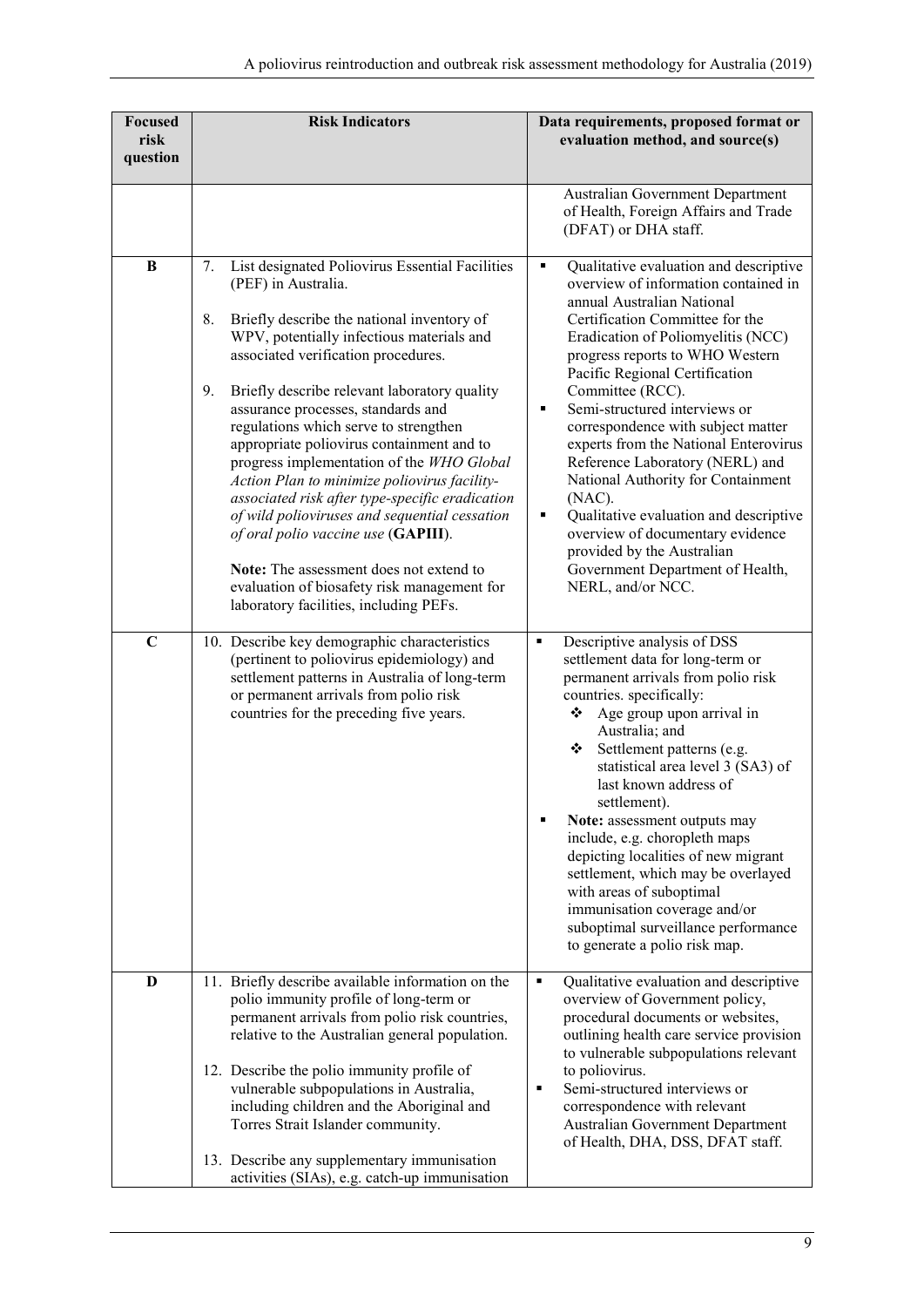| <b>Focused</b><br>risk<br>question | <b>Risk Indicators</b>                                                                                                                                                                                                                                                                                                                                                                                                                                                                                              | Data requirements, proposed format or<br>evaluation method, and source(s)                                                                                                                                                                                                                                                                                                                                                                                                                                                                              |
|------------------------------------|---------------------------------------------------------------------------------------------------------------------------------------------------------------------------------------------------------------------------------------------------------------------------------------------------------------------------------------------------------------------------------------------------------------------------------------------------------------------------------------------------------------------|--------------------------------------------------------------------------------------------------------------------------------------------------------------------------------------------------------------------------------------------------------------------------------------------------------------------------------------------------------------------------------------------------------------------------------------------------------------------------------------------------------------------------------------------------------|
|                                    | policies or programs targeting vulnerable<br>subpopulations.                                                                                                                                                                                                                                                                                                                                                                                                                                                        | Descriptive analysis of Australian<br>$\blacksquare$<br>Government Department of Health<br>Immunisation Branch data.<br>Qualitative evaluation of information<br>٠<br>or descriptive analysis of data<br>contained in annual Australian NCC<br>progress reports, NERL annual<br>reports.                                                                                                                                                                                                                                                               |
| E                                  | 14. Describe the performance and delivery of the<br>Australian National Immunisation Program<br>(NIP) in relation to immunisation coverage<br>against poliovirus.<br>15. Describe the polio immunity profile of the<br>Australian general population.<br>16. Evaluate polio immunisation coverage at<br>statistical area level (SA3) to identify<br>localities of suboptimal coverage and/or<br>suboptimal population immunity against<br>poliovirus.                                                               | Brief overview of results from the<br>٠<br>most recent National Polio<br>Serosurvey Report (2012-2013)<br>(draft publication from NCIRS).<br>Descriptive analysis of Australian<br>٠<br>Government Department of Health<br>Immunisation Branch data.<br>Note: relevant outputs may include,<br>٠<br>e.g. choropleth maps depicting<br>localities of suboptimal immunisation<br>coverage, which may be overlayed<br>with areas with suboptimal<br>surveillance performance and<br>localities of new migrant settlement<br>to generate a polio risk map. |
| F                                  | 17. Briefly describe Australia's current water,<br>sanitation and hygiene (WASH)<br>infrastructure, including vulnerable<br>subpopulation groups' access to these<br>services, in relation to the system's capacity<br>to minimise environmental contamination<br>which may constitute a persistent source of<br>poliovirus transmission risk.                                                                                                                                                                      | Qualitative evaluation and descriptive<br>٠<br>overview of Australian Government,<br>NGO or academic documents,<br>websites or research reports.<br>Descriptive analysis of UNICEF<br>٠<br>Joint Monitoring Programme (JMP)<br>data.<br>Note: JMP captures the percentage of<br>٠<br>the population using improved<br>drinking water sources and sanitation<br>facilities by using nationally<br>representative household surveys,<br>censuses, and other data.                                                                                        |
| G                                  | 18. Briefly describe the components, structure,<br>function and quality of the Australian<br>Poliovirus Surveillance Program, including a<br>descriptive analysis of recent non-polio acute<br>flaccid paralysis (AFP) detection rates and<br>other WHO-recommended poliovirus<br>surveillance performance indicators at<br>national and sub-national level for the<br>preceding five years.<br>Note: The assessment does not extend to a<br>formal evaluation of the Australian poliovirus<br>surveillance system. | $\blacksquare$<br>Qualitative evaluation of information<br>or descriptive analysis of data<br>contained in annual Australian NCC<br>progress reports, NERL annual<br>reports.<br>Note: assessment outputs may<br>٠<br>include, e.g. choropleth maps<br>depicting localities of suboptimal<br>surveillance performance, which may<br>be overlayed with areas of<br>suboptimal immunisation coverage<br>and/or localities of new migrant<br>settlement to generate a poliovirus<br>risk map.<br>٠                                                        |
|                                    | 19. Briefly describe the key components,<br>structure, function, and quality of Australia's                                                                                                                                                                                                                                                                                                                                                                                                                         | Qualitative evaluation and descriptive<br>overview of information, and/or                                                                                                                                                                                                                                                                                                                                                                                                                                                                              |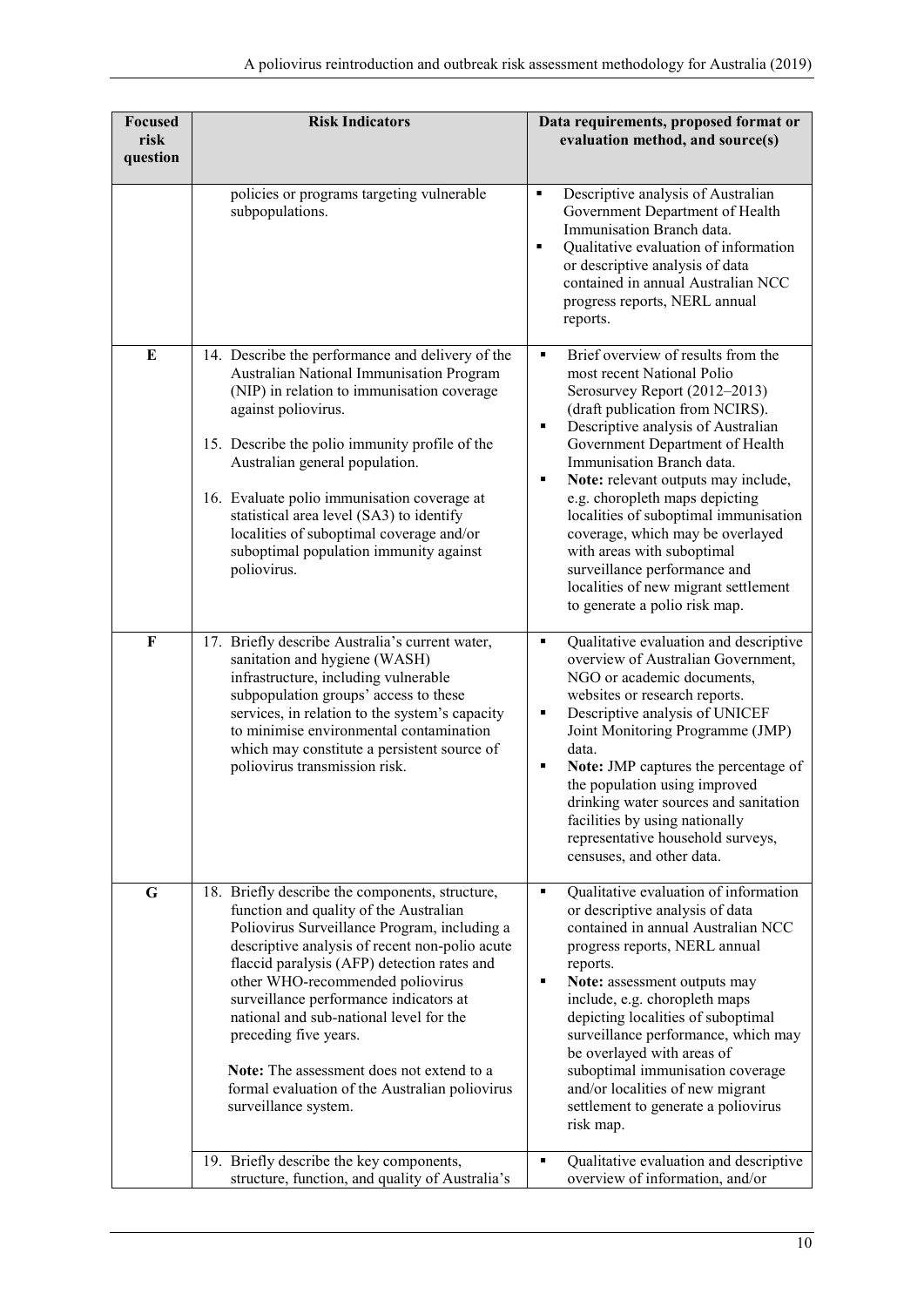| <b>Focused</b><br>risk<br>question | <b>Risk Indicators</b>                                                                                                                                                                                                                                                                                                                                                                     | Data requirements, proposed format or<br>evaluation method, and source(s)                                                                                                                                                                                                                                                                                                                               |
|------------------------------------|--------------------------------------------------------------------------------------------------------------------------------------------------------------------------------------------------------------------------------------------------------------------------------------------------------------------------------------------------------------------------------------------|---------------------------------------------------------------------------------------------------------------------------------------------------------------------------------------------------------------------------------------------------------------------------------------------------------------------------------------------------------------------------------------------------------|
|                                    | supplementary surveillance activities,<br>including enterovirus surveillance and<br>environmental surveillance (ENV) programs.                                                                                                                                                                                                                                                             | descriptive analysis of data contained<br>in NERL annual reports.<br>Semi-structured interviews or<br>٠<br>correspondence with NERL SMEs.                                                                                                                                                                                                                                                               |
|                                    | 20. Describe requirements for poliovirus<br>notification nationally in the context of the<br>Nationally Notifiable Disease Surveillance<br>System (NNDSS).                                                                                                                                                                                                                                 | $\blacksquare$<br>Qualitative evaluation and descriptive<br>overview of Australian Government<br>Department of Health policies and<br>agreements, procedural documents or<br>websites.                                                                                                                                                                                                                  |
|                                    | 21. Briefly describe the most recent imported<br>case detection and environmental detection<br>events in Australia, including the public<br>health response, relevant timelines and<br>outcome.                                                                                                                                                                                            | Qualitative evaluation and descriptive<br>$\blacksquare$<br>overview of Australian Government<br>Department of Health procedural or<br>response documents.<br>NERL annual reports.<br>٠<br>Peer-reviewed literature documenting<br>relevant events.                                                                                                                                                     |
| $\mathbf H$                        | 22. Briefly describe the outcome of recent<br>evaluation of Australia's healthcare<br>infrastructure, system and International<br>Health Regulations (IHR) core capacities,<br>specifically:<br>❖ Whether a legislative framework to<br>implement the IHR (2005) is in place;<br>and<br>Capability and functions to prepare for,<br>❖<br>detect and respond to health security<br>threats. | Qualitative evaluation and descriptive<br>٠<br>overview of Australian Government<br>Department of Health policy,<br>procedural documents or websites;<br>and/or<br>WHO Joint External Evaluation<br>$\blacksquare$<br>(JEE) of IHR core capacities for<br>Australia mission report.                                                                                                                     |
|                                    | 23. Briefly describe the purpose, structure and<br>key components of Australia's Poliovirus<br>Infection Outbreak Response Plan.                                                                                                                                                                                                                                                           | Qualitative evaluation and descriptive<br>٠<br>overview of information contained in<br>the Australian Poliomyelitis<br>Outbreak Response Plan, including<br>documenting relevant reviews and<br>content updates.                                                                                                                                                                                        |
|                                    | 24. Briefly describe established processes,<br>procedures and resources (e.g. expert<br>committees) available to conduct rapid risk<br>assessment and provide prompt advice on<br>response plan activation; response strategies<br>and frequency of exercises/meetings<br>/correspondence to maintain polio outbreak<br>response readiness.                                                | Qualitative evaluation and brief<br>٠<br>descriptive overview of information<br>contained in the Australian Poliovirus<br>Infection Outbreak Response Plan.<br>Semi-structured interviews or<br>٠<br>correspondence with relevant NCC<br>and Polio Expert Panel (PEP)<br>members, Australian Government<br>Department of Health staff and<br>Communicable Diseases Network<br>Australia (CDNA) members. |
|                                    | 25. Briefly describe in general terms, any<br>environmental, public health, social,<br>geopolitical, economic or other risk factors<br>that could contribute to a sustained polio<br>transmission risk or potentially undermine an<br>outbreak response in Australia.                                                                                                                      | Human Development or Global<br>٠<br>Peace indices.<br>Include brief reference to conditions<br>$\blacksquare$<br>that allow poliovirus circulation to<br>persist, and risk factors, e.g. natural<br>disasters, geopolitical conflict,                                                                                                                                                                   |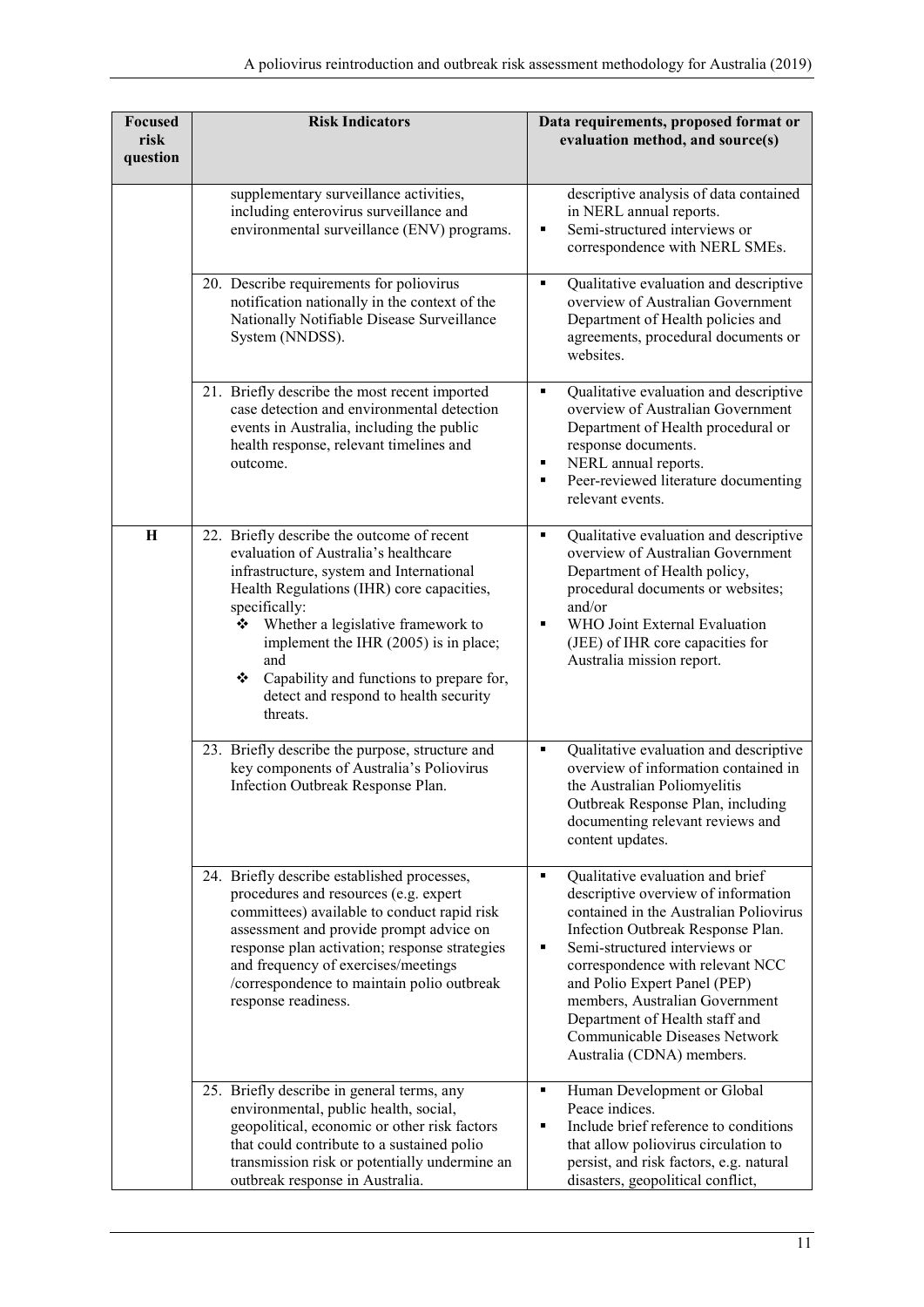| <b>Focused</b><br>risk<br>question | <b>Risk Indicators</b> | Data requirements, proposed format or<br>evaluation method, and source(s)                                                                                                |
|------------------------------------|------------------------|--------------------------------------------------------------------------------------------------------------------------------------------------------------------------|
|                                    |                        | economic crises, or other<br>epidemiological or socio-political<br>factors that may change Australia's<br>risk profile or potentially undermine<br>an outbreak response. |

#### <span id="page-11-0"></span>**1.6 Risk characterisation (bringing it all together)**

Once data or documentary evidence for each of the 25 risk indicators have been compiled, analysed or evaluated and the outcomes documented (Step 7 in the risk assessment process), the following formula allows generation of a semi-quantitative risk characterisation estimate (RCE) which may be plotted in a risk matrix. The RCE comprises the plotted product of the four risk elements, as follows:

- RCE = Likelihood x Impact, where
- Likelihood score =  $(w1*H*c1) + (w2*S*c2)$
- Impact score =  $(w3*D*c3) + (w4*B*c4)$

Each risk element is weighted and confidence-assessed to derive the RCE [\(Table 5\)](#page-11-1).

<span id="page-11-1"></span>

|  |  | Table 5: Variables used to calculate the risk characterisation estimate (RCE) |  |
|--|--|-------------------------------------------------------------------------------|--|
|--|--|-------------------------------------------------------------------------------|--|

| <b>Symbol</b> | <b>Description</b>                                                                                                                                                    |
|---------------|-----------------------------------------------------------------------------------------------------------------------------------------------------------------------|
| W             | A proportional weighting factor, which incorporates an estimate of the relative importance of the<br>risk element in the overall risk characterisation <sup>3</sup>   |
| $\mathbf{c}$  | A confidence coefficient score, which incorporates an estimate of confidence in the reliability,<br>quality and completeness of information assessed for each element |
| H             | Reintroduction hazard risk element score                                                                                                                              |
| S             | Population susceptibility risk element score                                                                                                                          |
| D             | Detection capability risk element score                                                                                                                               |
| R             | Response capability risk element score                                                                                                                                |

The **likelihood score** therefore comprises the sum of the weighted hazard and susceptibility assessment scores; whereas the **impact score** comprises the sum of the weighted detection and response scores. The final RCE comprises the plotted intersection of the respective likelihood and impact scores in a risk matrix as a point estimate (refer to [Figure 1\)](#page-25-0), with defined thresholds representing descriptive risk categories (**Very Low, Low, Moderate, High** and **Very High**). A Microsoft Excel-based tool was constructed to allow automated calculation and display the overall results of the risk assessment as a

<span id="page-11-2"></span><sup>&</sup>lt;sup>3</sup> The weighting factor for each risk element was determined through a Delphi survey involving polio experts from the Australian PEP, NCC and the Australian Government Department of Health.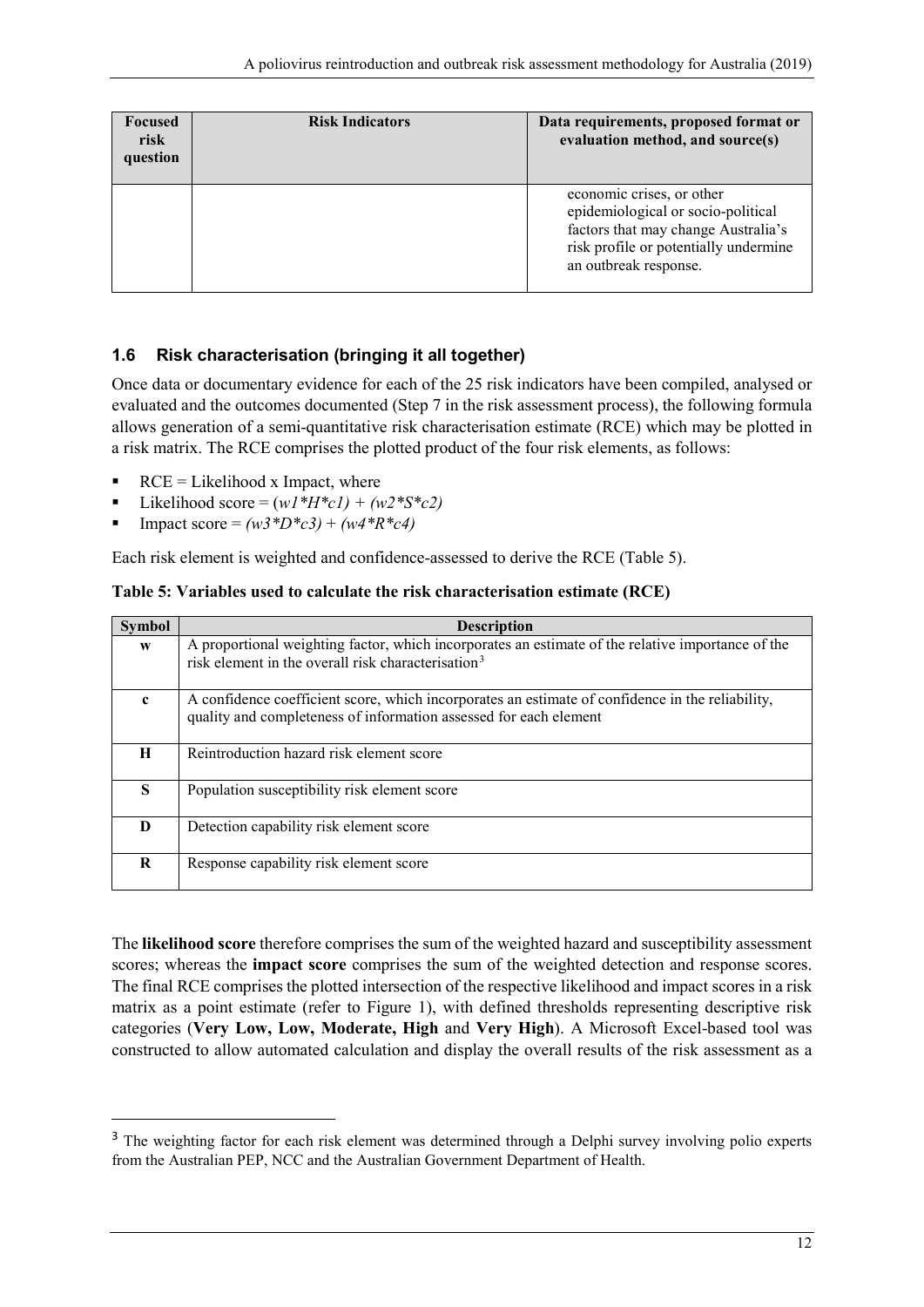semi-quantitative RCE, and to allow qualitative risk characterisation (assignment of a defined level of risk based on descriptive risk categories – refer to [Figure 2](#page-25-1) and [Table 14\)](#page-25-2).

Sectio[n 1.6.4](#page-23-0) provides further detail.

#### <span id="page-12-0"></span>**1.6.1 Risk element scores**

The four key risk elements may be individually scored according to specified criteria relevant to the element, as defined through one or more focused risk questions and risk indicators. A summary of how the eight focused risk questions [\(Table 3\)](#page-6-1) and 25 risk indicators [\(Table 4\)](#page-7-1) relate to each of the four key risk elements is provided [\(Table 6\)](#page-12-1).

| <b>Risk element</b>           | <b>Focused risk</b> | <b>Risk indicator</b> |
|-------------------------------|---------------------|-----------------------|
|                               | question            | number $(1 – 25)$     |
| Reintroduction hazard (H)     | А                   | $1 - 6$               |
|                               | В                   | $7 - 9$               |
| Population susceptibility (S) |                     | 10                    |
|                               | D                   | $11 - 13$             |
|                               | E                   | $14 - 16$             |
|                               | F                   | 17                    |
| Detection capability (D)      | G                   | $18 - 21$             |
|                               |                     |                       |
| Response capability (R)       | н                   | $22 - 25$             |

#### <span id="page-12-1"></span>**Table 6: Risk elements, with relevant focused risk questions and risk indicators**

Given that all possible combinations or variations in criteria that influence the risk elements cannot be predicted and some overlap is likely, the proposed qualitative descriptions corresponding with risk element scores are not intended to be rigid, but rather guidelines. Hence, the evaluator(s) should assign risk element scores based on the qualitative description that most accurately resembles conclusions that may be drawn from the outcomes for the risk element assessed, noting that different combinations of criteria may occur together. Therefore, scoring intervals are designed to be somewhat flexible, as integers ranging from 1–5 as follows: **very satisfactory (1), satisfactory (2), acceptable (3), inadequate (4)**, **very inadequate (5)**.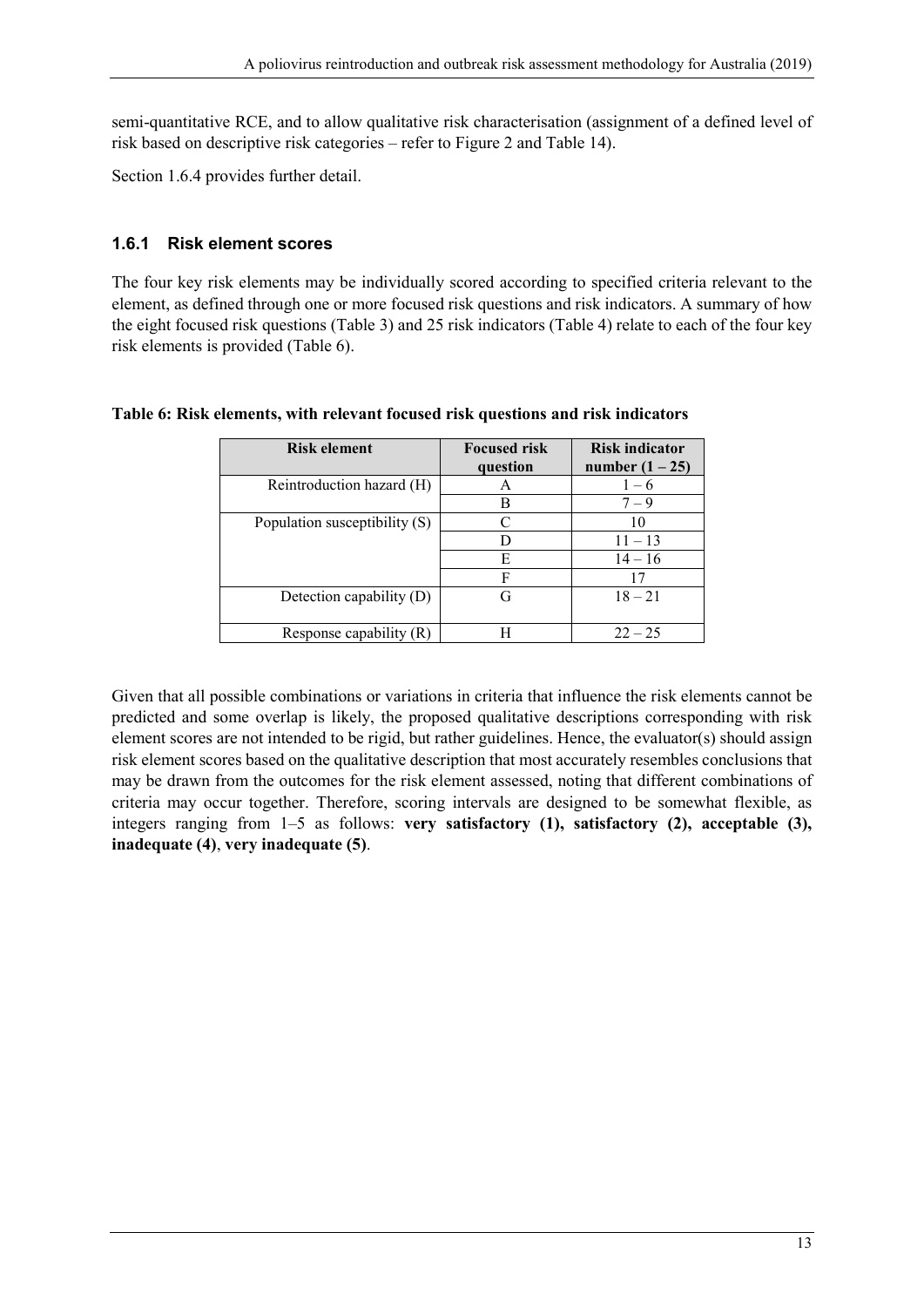#### **1.6.1.1 Hazard assessment score (H)**

[Table 7](#page-13-0) provides scoring guidelines for focused risk questions **A – B** of the risk element, **Reintroduction hazard (H)**. This evaluates the likelihood of poliovirus reintroduction through two potential pathways namely poliovirus importation through an infectious traveller, or a failure of laboratory containment policies, practices or import regulations (hazard component).

<span id="page-13-0"></span>

|  | Table 7: Reintroduction hazard assessment scoring guidelines |  |  |
|--|--------------------------------------------------------------|--|--|
|  |                                                              |  |  |

| <b>Score</b><br>(H) | <b>Qualitative Description</b>                                                                                                                                                                                                                                                                                                                                                                                                                                                                                                                                                                                                                                                                                                                                                                                                                                                                                                                                                                                                                                                                                                                                                                                                                                                                                                                                                                             |
|---------------------|------------------------------------------------------------------------------------------------------------------------------------------------------------------------------------------------------------------------------------------------------------------------------------------------------------------------------------------------------------------------------------------------------------------------------------------------------------------------------------------------------------------------------------------------------------------------------------------------------------------------------------------------------------------------------------------------------------------------------------------------------------------------------------------------------------------------------------------------------------------------------------------------------------------------------------------------------------------------------------------------------------------------------------------------------------------------------------------------------------------------------------------------------------------------------------------------------------------------------------------------------------------------------------------------------------------------------------------------------------------------------------------------------------|
| 1                   | Polio risk countries relevant to the national context well-defined and documented<br>High risk population groups for poliovirus importation are very well-characterised (e.g. based<br>٠<br>on comprehensive and recent data on traveller arrivals from polio risk countries, including<br>proportional arrival numbers, and length-of-stay data)<br>No land borders with high risk (endemic, outbreak or at-risk) countries; and proportionally<br>٠<br>minimal traveller traffic from such countries<br>Policies that serve as comprehensive and effective poliovirus importation risk reduction<br>٠<br>measures targeting high risk population groups are in place and enforced, including:<br>Effective border and international traveller control measures, with very limited to no<br>❖<br>unauthorised arrivals from polio risk countries via any pathway (land, sea, air)<br>Existence and enforcement of comprehensive policies, procedures or requirements to<br>❖<br>mitigate the risk of poliovirus reintroduction through infectious travellers<br>Advanced national laboratory infrastructure and systems, including comprehensive<br>٠<br>inventories, verification procedures, laboratory standards and import regulations to maintain<br>appropriate poliovirus containment, and GAP III implementation is well progressed                                                               |
| $\overline{2}$      | Polio risk countries relevant to the national context are defined and documented<br>٠<br>High risk population groups for poliovirus importation are well-characterised (e.g. based on<br>٠<br>fairly comprehensive and recent data on traveller arrivals from polio risk countries, including<br>proportional arrival numbers, and length-of-stay data)<br>No land borders with high risk (endemic, outbreak or at-risk) countries; proportionally<br>П<br>moderate traveller traffic from such countries<br>Policies that serve as comprehensive and effective poliovirus importation risk reduction<br>٠<br>measures targeting high risk population groups are in place and enforced, including:<br>Effective border and international traveller control measures, with limited unauthorised<br>❖<br>arrivals from polio risk countries via any pathway (land, sea, air)<br>❖<br>Existence and enforcement of policies, procedures or requirements to mitigate the risk of<br>poliovirus reintroduction through infectious travellers<br>Good national laboratory infrastructure and systems, including inventories, verification<br>٠<br>procedures, laboratory standards and import regulations to maintain and strengthen<br>appropriate poliovirus containment, and GAP III implementation is feasible                                                                                               |
| $\overline{3}$      | Polio risk countries relevant to the national context are not well-defined or documented<br>٠<br>High risk population groups for poliovirus importation can be described, however accurate<br>٠<br>characterisation of this population somewhat challenging (e.g. data on traveller arrivals from<br>high risk countries, although collected, is incomplete, of variable quality and/or outdated)<br>One or more land borders with polio at-risk countries (but not outbreak or endemic countries);<br>proportionally moderate traveller traffic from these countries<br>Policies that serve as poliovirus importation risk reduction measures targeting high risk<br>٠<br>population groups exist, but are not comprehensive and/or not consistently enforced, e.g.:<br>Border and international traveller control measures in place; however unauthorised<br>❖<br>arrivals via one or more pathways do occur, including from high risk countries<br>Some policies, procedures or requirements to mitigate the risk of poliovirus<br>❖<br>reintroduction through infectious travellers exist, but enforcement is inconsistent<br>Acceptable national laboratory infrastructure and systems in place, including some<br>verification procedures, laboratory standards and import regulations to maintain and<br>strengthen poliovirus containment, but limited capacity to progress GAP III implementation |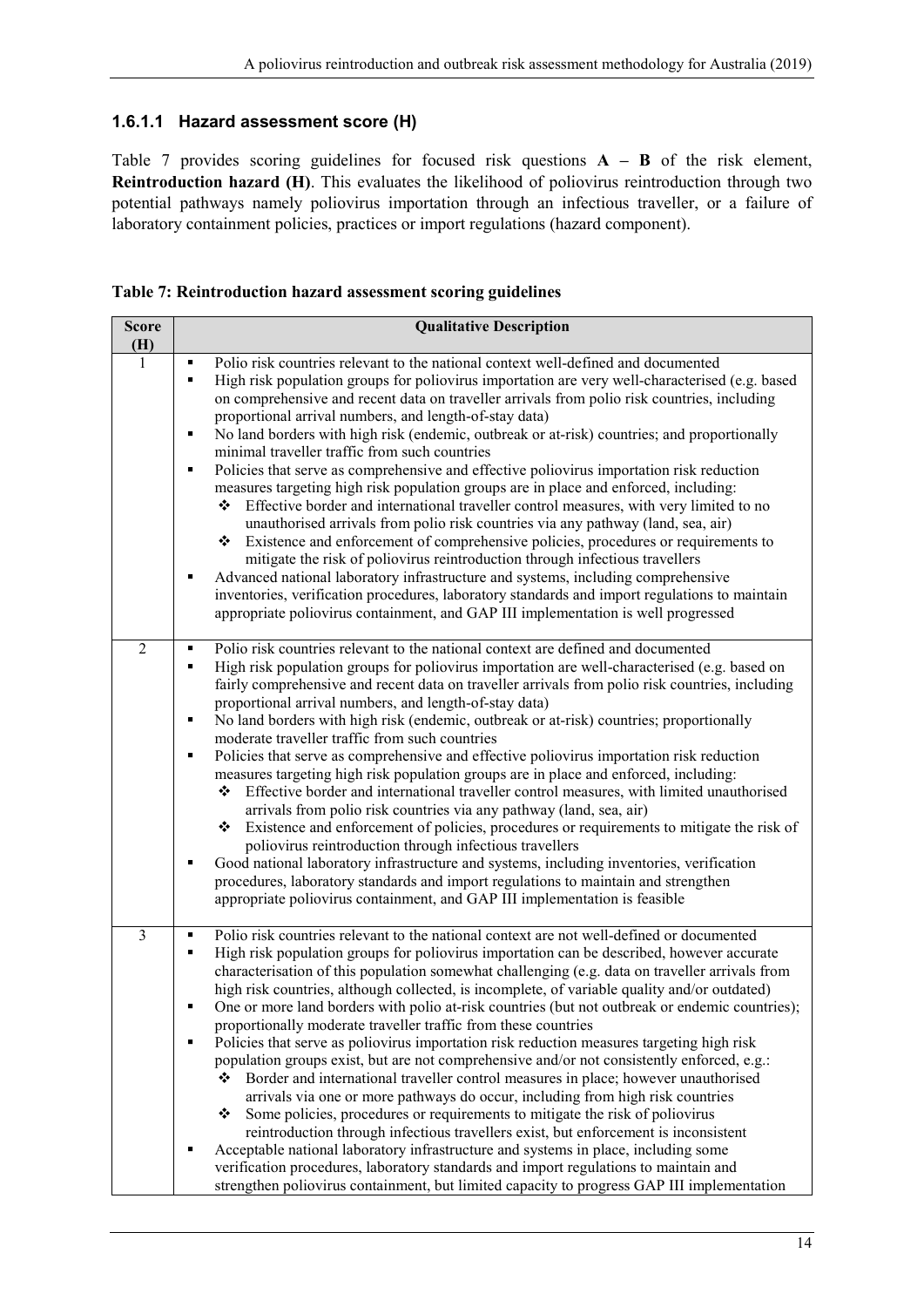| <b>Score</b>   | <b>Qualitative Description</b>                                                                                  |
|----------------|-----------------------------------------------------------------------------------------------------------------|
| (H)            |                                                                                                                 |
| $\overline{4}$ | Polio risk countries relevant to the national context are not defined or documented<br>٠                        |
|                | High risk population groups for poliovirus importation are inadequately described; and<br>$\blacksquare$        |
|                | accurate characterisation of this population is very difficult or not possible (e.g. no or very                 |
|                | limited, incomplete and poor quality data on traveller arrivals from polio risk countries)                      |
|                | Land border with one or more polio at-risk or outbreak countries, with proportionally high<br>$\blacksquare$    |
|                | traveller traffic from these countries                                                                          |
|                | Policies that serve as poliovirus importation risk reduction measures targeting high risk<br>٠                  |
|                | population groups exist, but are not consistently or effectively enforced, e.g.:                                |
|                | Inadequate border and international traveller control measures, with limited control over<br>❖                  |
|                | a high volume of unauthorised arrivals via one or more pathways (land, sea, or air),                            |
|                | including a significant proportion thought to originate from polio high risk countries                          |
|                | Limited policies, procedures or requirements to mitigate the risk of poliovirus<br>❖                            |
|                | reintroduction through infectious travellers exist, and are inconsistently enforced                             |
|                | Basic laboratory infrastructure or systems, inventories, processes or procedures in place to<br>٠               |
|                | support poliovirus containment; very limited capacity to progress GAP III implementation                        |
| 5              | Polio risk countries relevant to the national context are not defined or documented<br>$\blacksquare$           |
|                | High risk population groups for poliovirus importation are unknown and not described; and<br>٠                  |
|                | accurate characterisation of this population is not possible (e.g. lack of data)                                |
|                | Land border with one or more polio outbreak or endemic countries, with proportionally very<br>$\blacksquare$    |
|                | high traveller traffic from these countries                                                                     |
|                | Policies that serve as poliovirus importation risk reduction measures are non-existent or not<br>$\blacksquare$ |
|                | effectively enforced, e.g.:                                                                                     |
|                | Very inadequate border and international traveller control measures, with very limited to<br>❖                  |
|                | no control over a high volume of unauthorised arrivals via multiple pathways (land, sea,                        |
|                | or air), with a high proportion thought to originate from polio high risk countries                             |
|                | No policies, procedures or requirements to mitigate the risk of poliovirus reintroduction<br>❖                  |
|                | through infectious travellers exist or are not enforced                                                         |
|                | Very basic or no laboratory infrastructure or systems, inventories, processes or procedures<br>٠                |
|                | exist to support poliovirus containment; and no capacity to progress GAP III implementation                     |
|                |                                                                                                                 |
|                |                                                                                                                 |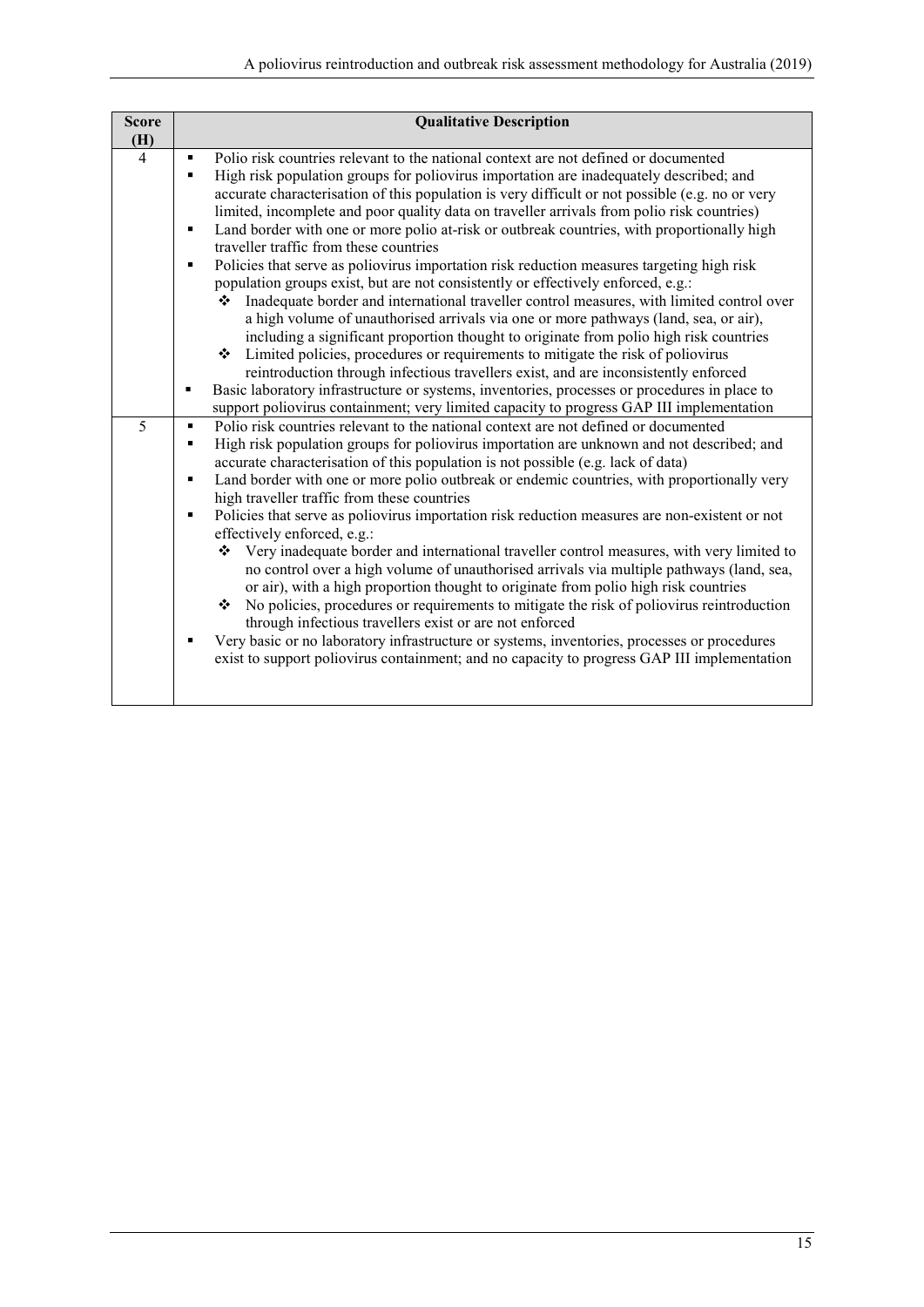#### **1.6.1.2 Population susceptibility score (S)**

[Table 8](#page-15-0) provides scoring guidelines for focused risk questions **C – F** of the risk element, **Population susceptibility (S)**. This evaluates the likelihood of poliovirus exposure, establishment of infection, outbreaks and sustained transmission (exposure component), including the performance and delivery of the national immunisation program (NIP) (exposure component).

<span id="page-15-0"></span>

|  | Table 8: Population susceptibility assessment scoring guidelines |  |  |
|--|------------------------------------------------------------------|--|--|
|  |                                                                  |  |  |

| <b>Score</b><br>(S) | <b>Qualitative Description</b>                                                                                                                                                                                                                                                                                                                                                                                                                                                                                                                                                                                                                                                                                                                                                                                                                                                                                                                                                                                                                                                                                                                                                                                                                                                                                                                                                           |
|---------------------|------------------------------------------------------------------------------------------------------------------------------------------------------------------------------------------------------------------------------------------------------------------------------------------------------------------------------------------------------------------------------------------------------------------------------------------------------------------------------------------------------------------------------------------------------------------------------------------------------------------------------------------------------------------------------------------------------------------------------------------------------------------------------------------------------------------------------------------------------------------------------------------------------------------------------------------------------------------------------------------------------------------------------------------------------------------------------------------------------------------------------------------------------------------------------------------------------------------------------------------------------------------------------------------------------------------------------------------------------------------------------------------|
| 1                   | Effective performance and comprehensive delivery of the National Immunisation Program<br>٠<br>(NIP)<br>Very high polio immunity in the general population<br>٠<br>The demographic characteristics and settlement patterns of long-term or permanent arrivals<br>٠<br>from polio risk countries is very well described (e.g. based on comprehensive and recent data<br>characterised by age group upon arrival, and settlement location)<br>Polio immunisation coverage rates of long-term or permanent arrivals from polio risk<br>٠<br>countries and other vulnerable subpopulations (e.g. indigenous groups) is very high<br>Appropriate supplementary immunisation activities (SIAs) or policies targeting vulnerable<br>٠<br>subpopulations are in place and effectively implemented, with high uptake<br>Localities of suboptimal polio vaccination coverage or suboptimal population immunity have<br>٠<br>been identified at high resolution, and documented for targeted public health action<br>Well-developed WASH infrastructure accessible to the entire population<br>٠                                                                                                                                                                                                                                                                                                     |
| $\overline{2}$      | Satisfactory performance and delivery of the NIP, although some improvements (e.g. in<br>٠<br>efficiency or geographic coverage) are possible<br>High polio immunity in the general population<br>٠<br>The demographic characteristics and settlement patterns of long-term or permanent arrivals<br>٠<br>from polio risk countries is well described (e.g. based on fairly comprehensive and recent data<br>characterised by age group upon arrival, and settlement location)<br>Polio immunisation coverage rates of long-term or permanent arrivals from polio risk<br>٠<br>countries and other vulnerable subpopulations (e.g. indigenous groups) is high<br>Appropriate supplementary immunisation activities (SIAs) or policies targeting vulnerable<br>٠<br>subpopulations are in place and implemented, with good uptake<br>Localities of suboptimal polio vaccination coverage or population immunity have been<br>٠<br>identified at moderate to high resolution, and documented for targeted public health action<br>Well-developed WASH infrastructure accessible to the majority, however improved service<br>٠<br>delivery and/or infrastructure required in some high risk regions/communities/vulnerable<br>subpopulations                                                                                                                                               |
| $\overline{3}$      | A functional NIP, with reasonable performance and delivery, however some improvement<br>٠<br>(e.g. in efficiency or geographic coverage) required<br>Polio immunity in the general population is variable or patchy, with some subpopulations or<br>٠<br>geographic regions having suboptimal or low immunisation coverage rates<br>Demographic characteristics and settlement patterns of long-term or permanent arrivals from<br>٠<br>polio risk countries is described, but difficult to verify (e.g. data limitations)<br>Polio immunisation coverage rates of long-term or permanent arrivals from polio risk<br>countries or other vulnerable subpopulations (e.g. indigenous groups) is variable or patchy,<br>and/or difficult to verify (e.g. data limitations)<br>Supplementary immunisation activities (SIAs) or policies targeting vulnerable subpopulations<br>٠<br>exist, but implementation or uptake is variable, patchy or difficult to verify (e.g. data<br>limitations)<br>Localities of suboptimal polio vaccination coverage or immunity can be identified, but only at<br>٠<br>moderate resolution, or are difficult to verify (e.g. data limitations)<br>Developed WASH infrastructure, however access is variable and not available to a significant<br>٠<br>proportion of the population, including in high risk regions/communities/ vulnerable<br>populations |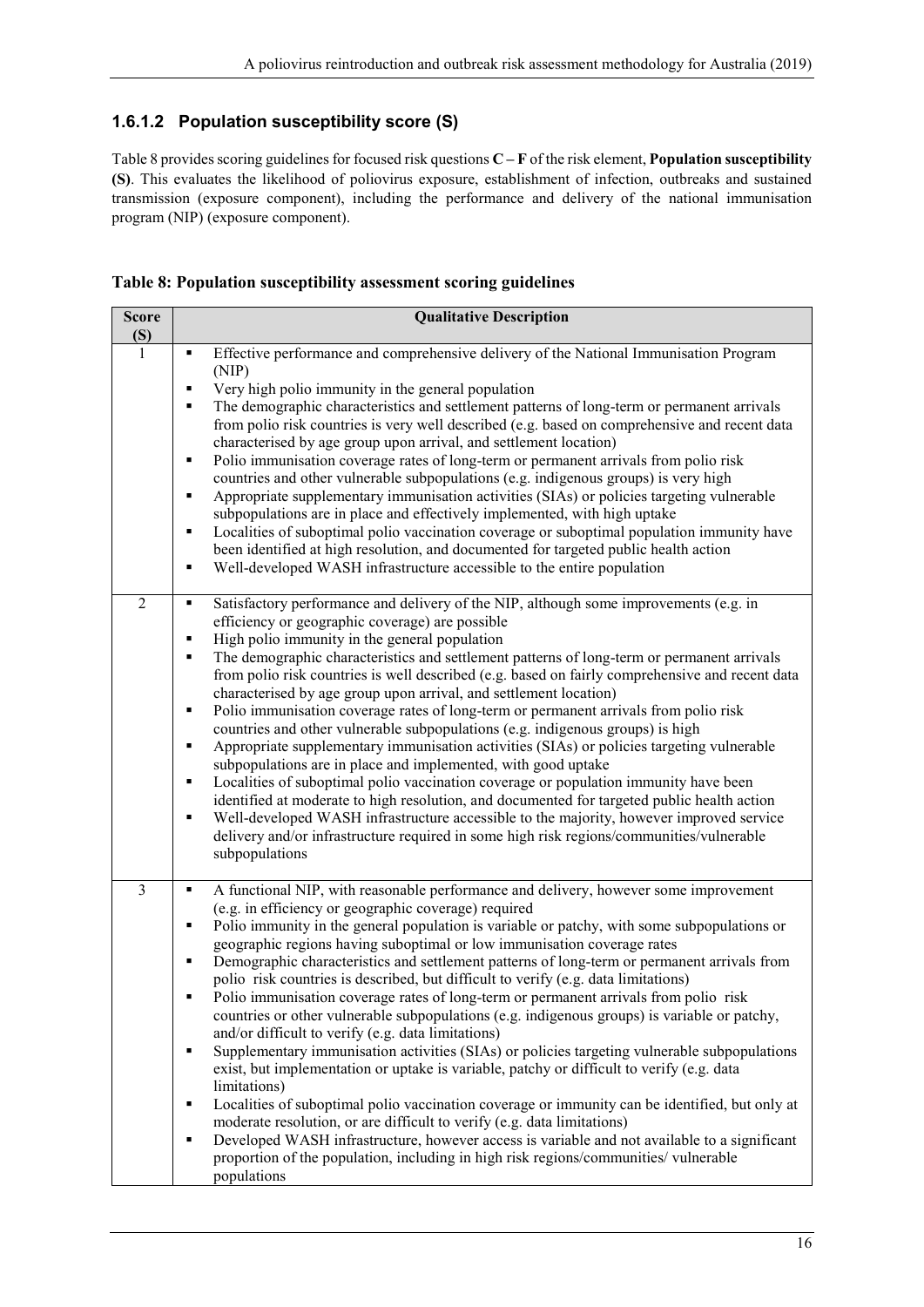| <b>Score</b>   | <b>Qualitative Description</b>                                                                                                                                                                                                                                                                                                                                                                                                                                                                                                                                                                                                                                                                                                                                                                                                                                                                                                                                                                                                                                                                                                                                                                                   |  |  |  |  |
|----------------|------------------------------------------------------------------------------------------------------------------------------------------------------------------------------------------------------------------------------------------------------------------------------------------------------------------------------------------------------------------------------------------------------------------------------------------------------------------------------------------------------------------------------------------------------------------------------------------------------------------------------------------------------------------------------------------------------------------------------------------------------------------------------------------------------------------------------------------------------------------------------------------------------------------------------------------------------------------------------------------------------------------------------------------------------------------------------------------------------------------------------------------------------------------------------------------------------------------|--|--|--|--|
| (S)            |                                                                                                                                                                                                                                                                                                                                                                                                                                                                                                                                                                                                                                                                                                                                                                                                                                                                                                                                                                                                                                                                                                                                                                                                                  |  |  |  |  |
| $\overline{4}$ | Suboptimal performance and delivery of the NIP, with significant improvement (e.g. in<br>٠<br>efficiency or geographic coverage) necessary<br>Low polio immunity in the general population<br>٠<br>Demographic characteristics and settlement patterns of long-term or permanent arrivals from<br>٠<br>polio risk countries is only superficially described, and not verified (e.g. data limitations)<br>Polio immunisation coverage rates of long-term or permanent arrivals from polio risk<br>٠<br>countries and other vulnerable subpopulations (e.g. indigenous groups) is low and/or difficult<br>to verify (e.g. data limitations)<br>Supplementary immunisation activities (SIAs) or policies targeting vulnerable subpopulations<br>٠<br>exist, but implementation or uptake is inadequate or cannot be verified (e.g. data limitations)<br>Localities of suboptimal polio vaccination coverage or suboptimal population immunity can<br>٠<br>be identified only at very coarse resolution, and/or not verified (e.g. data limitations)<br>Rudimentary or inadequate WASH infrastructure for a significant proportion of the<br>٠<br>population, including in high risk regions/communities/populations |  |  |  |  |
| 5              | No NIP, or severely inadequate performance and delivery, or cannot to be implemented (e.g.<br>٠<br>due to armed conflict)<br>Very low polio immunity in the general population<br>٠<br>The demographic characteristics and settlement patterns of long-term or permanent arrivals<br>٠<br>from polio risk countries is unknown, and cannot be described or verified (e.g. lack of data)<br>Polio immunisation coverage rates of long-term or permanent arrivals from polio risk<br>٠<br>countries and other vulnerable subpopulations (e.g. indigenous groups) is very low and/or<br>cannot be verified (e.g. lack of data)<br>Supplementary immunisation activities (SIAs) or policies targeting vulnerable subpopulations<br>٠<br>are non-existent, severely inadequate or cannot to be implemented (e.g. due to armed conflict)<br>Localities of suboptimal polio vaccination coverage or suboptimal population immunity<br>٠<br>cannot be identified nor verified (e.g. lack of data), but likely to be very extensive)<br>Rudimentary or inadequate WASH infrastructure for the majority of the population, including<br>٠<br>in high risk regions/communities/populations                                  |  |  |  |  |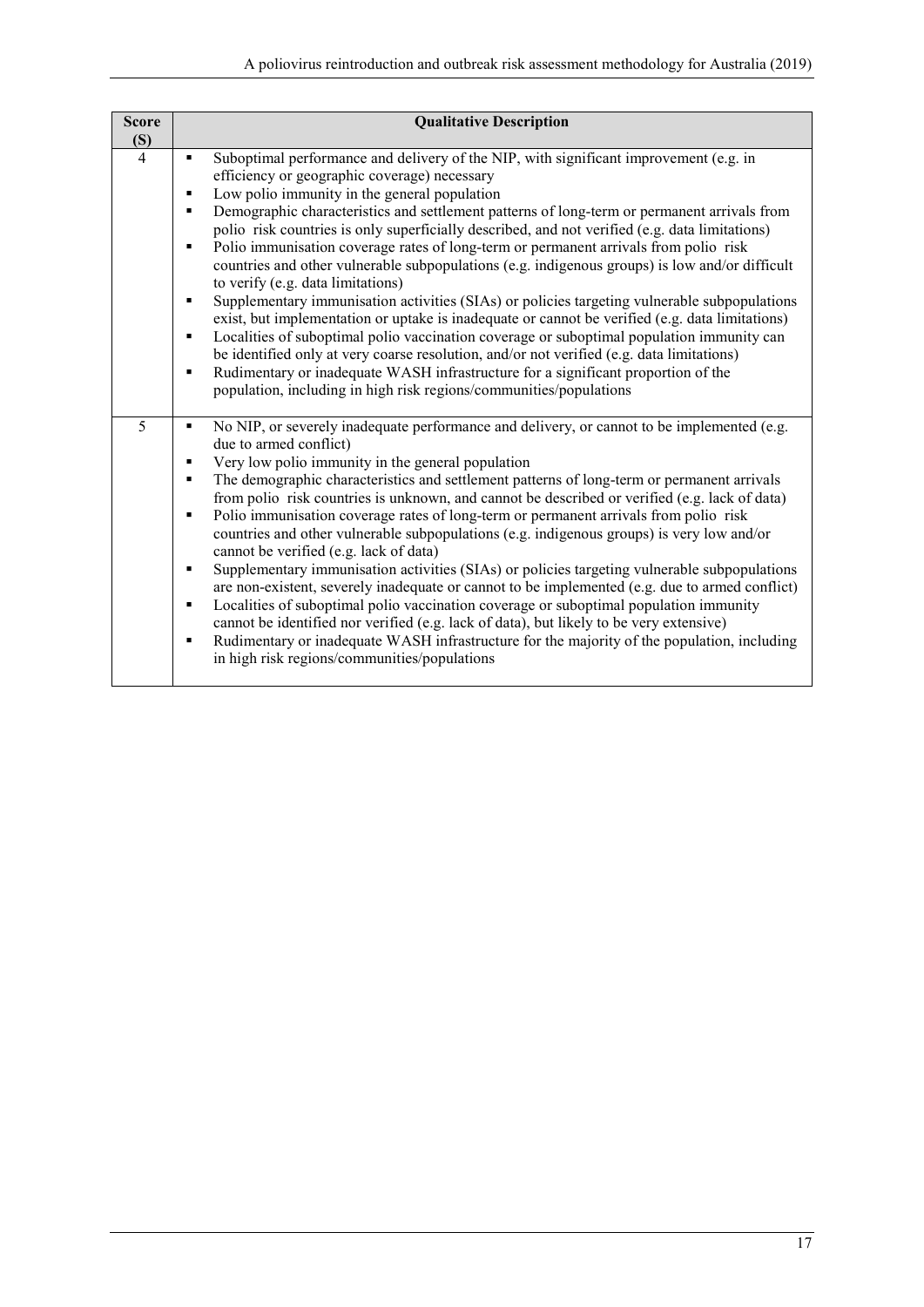#### **1.6.1.3 Detection capability score (D)**

[Table 9](#page-17-0) provides scoring guidelines for focused risk question **G** of the risk element, **Detection capability (D)**. This evaluates the likelihood of delayed detection of poliovirus infection or sustained low-level transmission due to suboptimal surveillance, resulting in a significant disease burden at population level and associated public health social, economic, reputational and political consequences (impact component).

<span id="page-17-0"></span>

|  | Table 9: Detection capability assessment scoring guidelines |  |
|--|-------------------------------------------------------------|--|
|  |                                                             |  |

| <b>Score</b><br>(D) | <b>Qualitative Description</b>                                                                                                                                                                                                                                                                                                                                                                                                                                                                                                                                                                                                                                                                                                                                                                                                                                                                                                                                                                                                                                                                      |
|---------------------|-----------------------------------------------------------------------------------------------------------------------------------------------------------------------------------------------------------------------------------------------------------------------------------------------------------------------------------------------------------------------------------------------------------------------------------------------------------------------------------------------------------------------------------------------------------------------------------------------------------------------------------------------------------------------------------------------------------------------------------------------------------------------------------------------------------------------------------------------------------------------------------------------------------------------------------------------------------------------------------------------------------------------------------------------------------------------------------------------------|
| $\overline{1}$      | Very high quality and performance of the national polio surveillance system, including<br>٠<br>comprehensive, sensitive AFP and supplementary surveillance components<br>AFP surveillance consistently achieved very high performance as per WHO-recommended<br>٠<br>poliovirus surveillance performance indicators, over the assessment timeframe<br>Comprehensive, sensitive supplementary surveillance components in place, including:<br>٠<br>Supplementary enterovirus surveillance (EV); AND<br>❖<br>Supplementary environmental surveillance (ENV) targeting high risk<br>❖<br>regions/communities/vulnerable subpopulations<br>Surveillance system recently evaluated, and recommendations implemented<br>٠<br>Comprehensive legislative framework and efficient systems to support prompt notification<br>٠<br>Demonstrated capacity/track record of prompt detection and response to poliovirus imported<br>٠<br>case and environmental detection events                                                                                                                                  |
| $\overline{2}$      | High quality and performance of the national polio surveillance system, including sensitive<br>٠<br>AFP and supplementary surveillance components<br>AFP surveillance consistently achieved high performance as per WHO-recommended<br>٠<br>poliovirus surveillance performance indicators over the assessment timeframe, although some<br>improvements are possible<br>Comprehensive supplementary surveillance components in place, including:<br>٠<br>Supplementary enterovirus surveillance (EV); AND<br>❖<br>Supplementary environmental surveillance (ENV), although some improvements in<br>❖<br>sensitivity are possible, e.g. improved targeting of high risk<br>regions/communities/vulnerable subpopulations<br>Surveillance system recently evaluated, but some recommendations not implemented<br>٠<br>Comprehensive legislative framework and efficient systems to support prompt notification<br>٠<br>Capacity for prompt detection and response to poliovirus imported case or environmental<br>٠<br>detection events, but no recent documented events to demonstrate effectiveness |
| 3                   | Functional, but suboptimal national surveillance program quality and performance, with scope<br>٠<br>for some improvements in sensitivity and coverage or additional supplementary surveillance<br>AFP surveillance did not consistently achieve high performance as per WHO-recommended<br>٠<br>poliovirus surveillance performance indicators, over the assessment timeframe<br>At least one supplementary surveillance component (EV/ENV) in place; however scope for<br>٠<br>improvement in sensitivity and coverage, and/or development and implementation of<br>additional supplementary surveillance components<br>Surveillance system not recently evaluated, and/or recommendations not implemented<br>Legislative framework and systems to support prompt notification in place; although some<br>improvements in implementation or efficiency are required<br>Capacity for prompt detection and response to poliovirus imported case or environmental<br>٠<br>detection events, but no documented events to demonstrate effectiveness                                                    |
| $\overline{4}$      | Suboptimal national surveillance program quality and performance, with significant scope for<br>٠<br>improvements in sensitivity and coverage<br>Variable AFP surveillance performance over the assessment timeframe, as per WHO-<br>٠<br>recommended poliovirus surveillance performance indicators<br>Limited capacity to develop and implement supplementary surveillance components; none<br>٠<br>currently in place                                                                                                                                                                                                                                                                                                                                                                                                                                                                                                                                                                                                                                                                            |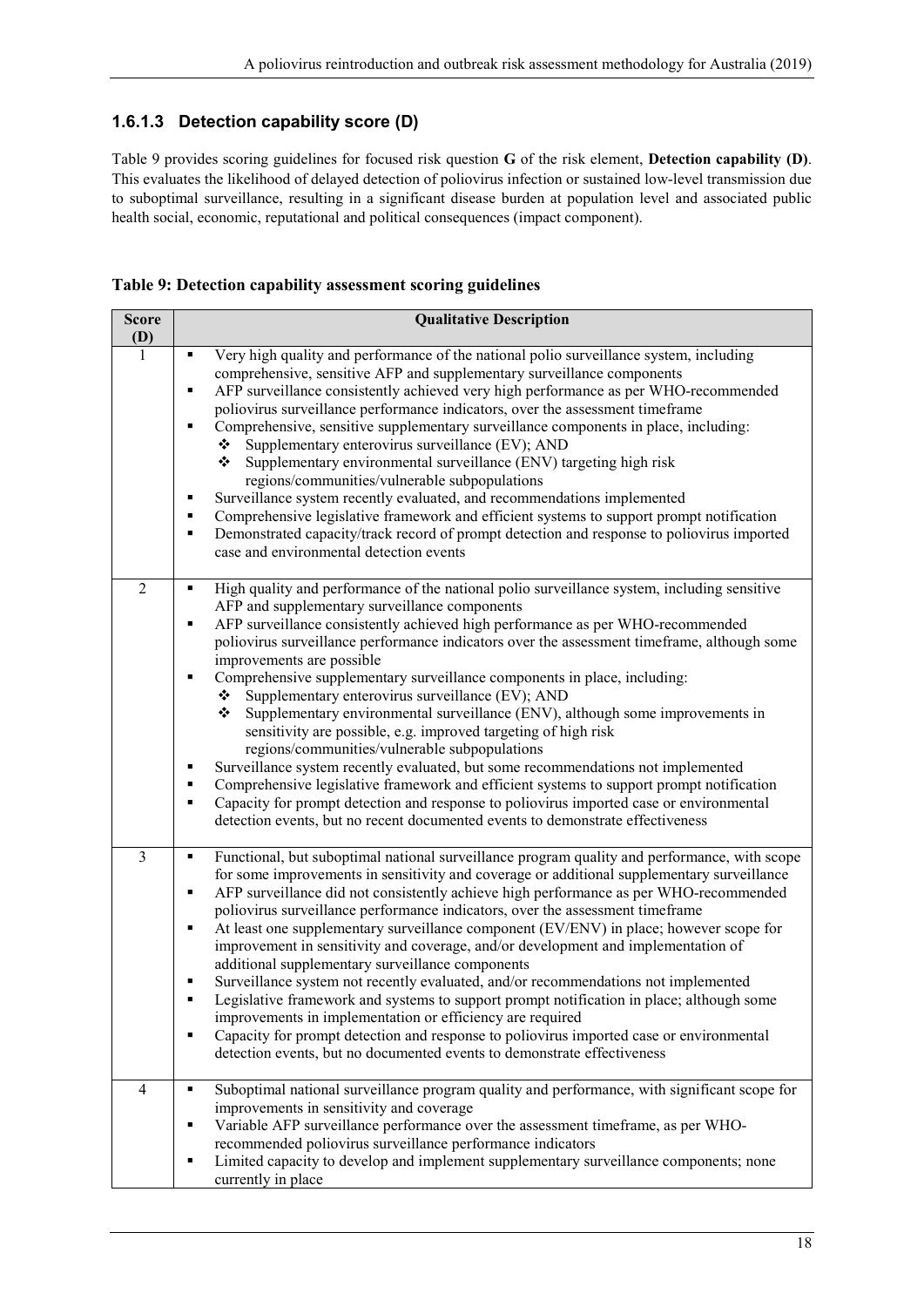| <b>Score</b><br>(D) | <b>Qualitative Description</b>                                                                                                                                                                                                                                                                                                                                                                                                                                                                                                                                                                                                                                                                                                                                                                                                                                                  |
|---------------------|---------------------------------------------------------------------------------------------------------------------------------------------------------------------------------------------------------------------------------------------------------------------------------------------------------------------------------------------------------------------------------------------------------------------------------------------------------------------------------------------------------------------------------------------------------------------------------------------------------------------------------------------------------------------------------------------------------------------------------------------------------------------------------------------------------------------------------------------------------------------------------|
|                     | Surveillance system not recently evaluated, or never evaluated<br>٠<br>Limited legislative framework and systems to support prompt notification, or not implemented<br>п<br>Limited capacity for prompt detection and response to poliovirus imported case or<br>п<br>environmental detection events, without non-governmental or international assistance                                                                                                                                                                                                                                                                                                                                                                                                                                                                                                                      |
| $\varsigma$         | No national polio surveillance system in place, or very limited quality and performance with<br>inadequate sensitivity and coverage, and significant scope for further development<br>Consistent underperformance of AFP surveillance, as per WHO-recommended poliovirus<br>٠<br>surveillance performance indicators, over the assessment timeframe<br>No gap analysis or surveillance plan, or very limited capacity to implementation a plan to<br>٠<br>support surveillance system development, including supplementary surveillance components<br>Very limited or no legislative framework and systems to support prompt notification, or not<br>$\blacksquare$<br>implemented<br>Very limited or no capacity for prompt detection and response to poliovirus imported case or<br>٠<br>environmental detection events, without non-governmental or international assistance |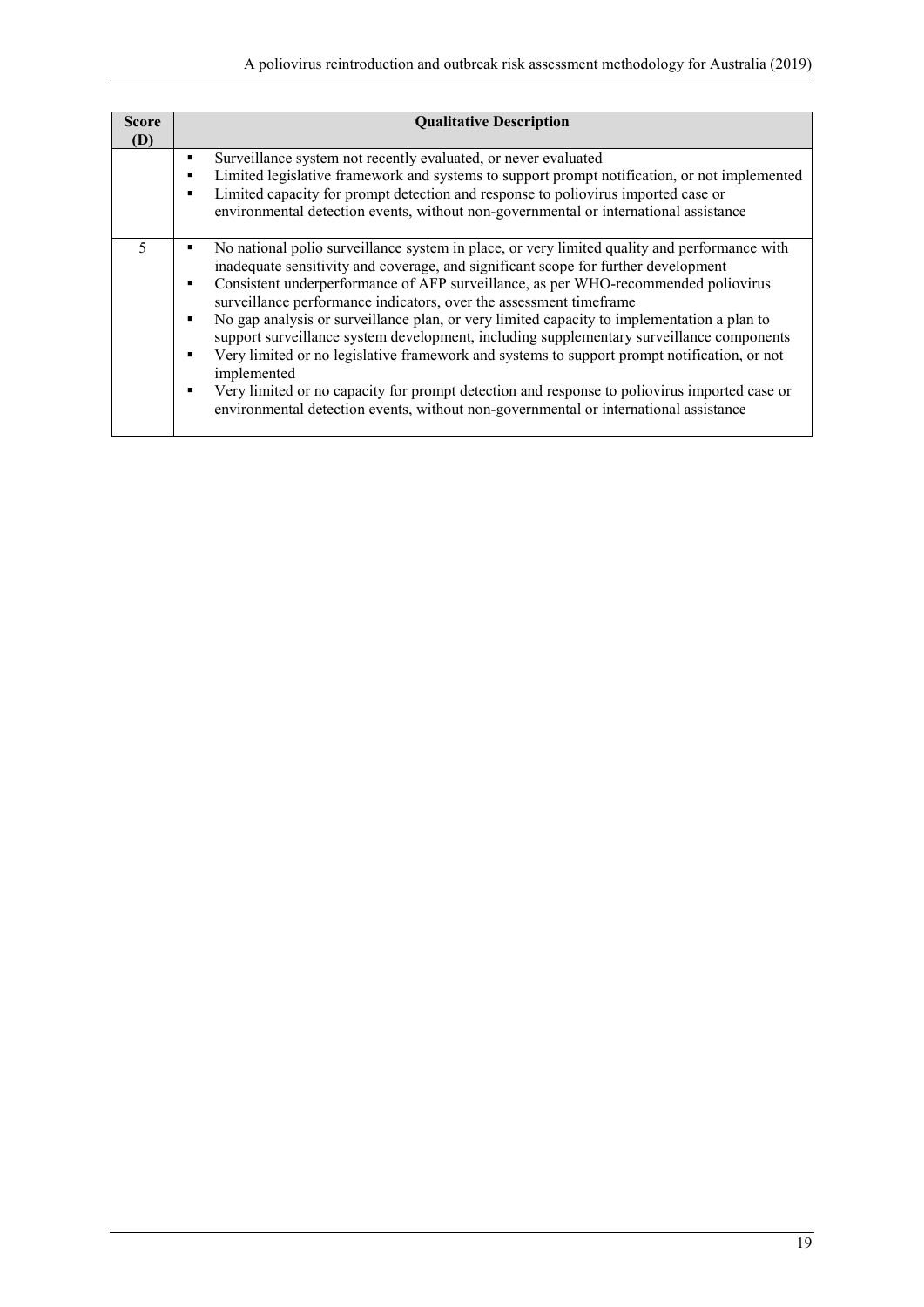## **1.6.1.4 Response Capability score (R)**

[Table 10](#page-19-0) provides scoring guidelines for focused risk question **H** of the risk element, **Response Capability (R)**. This evaluates the likelihood of a suboptimal outbreak response, or other external factors contributing to a failure of containment and control, resulting in a significant disease burden at population level and associated public health, social, economic, reputational and political consequences (impact component).

#### <span id="page-19-0"></span>**Table 10: Response capability assessment scoring guidelines**

| <b>Score</b><br>(R) | <b>Qualitative Description</b>                                                                                                                                                                                                                                                                                                                                                                                                                                                                                                                                                                                                                                                                                                      |
|---------------------|-------------------------------------------------------------------------------------------------------------------------------------------------------------------------------------------------------------------------------------------------------------------------------------------------------------------------------------------------------------------------------------------------------------------------------------------------------------------------------------------------------------------------------------------------------------------------------------------------------------------------------------------------------------------------------------------------------------------------------------|
| 1                   | Very high level of outbreak response preparedness<br>٠<br>Very high IHR core capacities, independently verified (e.g. WHO JEE)<br>٠<br>Comprehensive Poliomyelitis Outbreak Response Plan, regularly reviewed and updated<br>٠<br>Established processes, procedures, resources (e.g. expert committees) and capability available<br>٠<br>to conduct rapid risk assessment and promptly provide advice on response plan activation and<br>coordination; regular exercises/meetings to review and maintain preparedness<br>No imminent environmental, public health, social, geopolitical, or economic risk factors that<br>٠<br>could contribute to a sustained polio transmission risk or undermine an outbreak response            |
| $\overline{2}$      | High level of outbreak response preparedness<br>٠<br>High IHR core capacities, independently verified (e.g. WHO JEE)<br>٠<br>Comprehensive Poliomyelitis Outbreak Response Plan, review and update due<br>٠<br>Established processes, procedures, resources (e.g. expert committees) and capability available<br>٠<br>to conduct rapid risk assessment and provide prompt advice on response plan activation;<br>occasional exercises/meetings to review and maintain preparedness<br>No imminent environmental, public health, social, geopolitical, or economic risk factors that<br>٠<br>could contribute to a sustained polio transmission risk or undermine an outbreak response                                               |
| 3                   | Moderate level of outbreak response preparedness<br>٠<br>Moderate IHR core capacities, as self-assessed or independently verified<br>٠<br>Improvements in structure of Poliomyelitis Outbreak Response Plan required, and/or content<br>٠<br>outdated and review overdue<br>Some processes, procedures, resources and capability to conduct rapid risk assessment and<br>٠<br>provide advice on response plan activation and coordination, but currently inactive<br>Some environmental, public health, social, geopolitical, or economic risk factors that could<br>٠<br>contribute to a sustained polio transmission risk or undermine an outbreak response                                                                       |
| $\overline{4}$      | Limited outbreak response preparedness<br>٠<br>Limited IHR core capacities, as self-assessed or independently verified; reliant on non-<br>٠<br>governmental organisations (NGOs) or international assistance to support health system<br>function<br>Inadequate, incomplete or very outdated Poliomyelitis Outbreak Response Plan<br>٠<br>Limited processes, procedures, resources and capability to conduct rapid risk assessment and<br>٠<br>provide advice on response plan activation and coordination, and currently inactive<br>Imminent environmental, public health, social, geopolitical, or economic risk factors that<br>٠<br>could contribute to a sustained polio transmission risk or undermine an outbreak response |
| 5                   | Very limited to no outbreak response preparedness<br>٠<br>Very limited to no IHR core capacities, as self-assessed or independently verified; highly<br>٠<br>reliant on non-governmental or international assistance to support health system function<br>No Poliomyelitis Outbreak Response Plan<br>٠<br>No processes, procedures and resources available to conduct rapid risk assessment and<br>٠<br>provide advice on response plan development or implementation; other than through NGO or<br>international assistance                                                                                                                                                                                                        |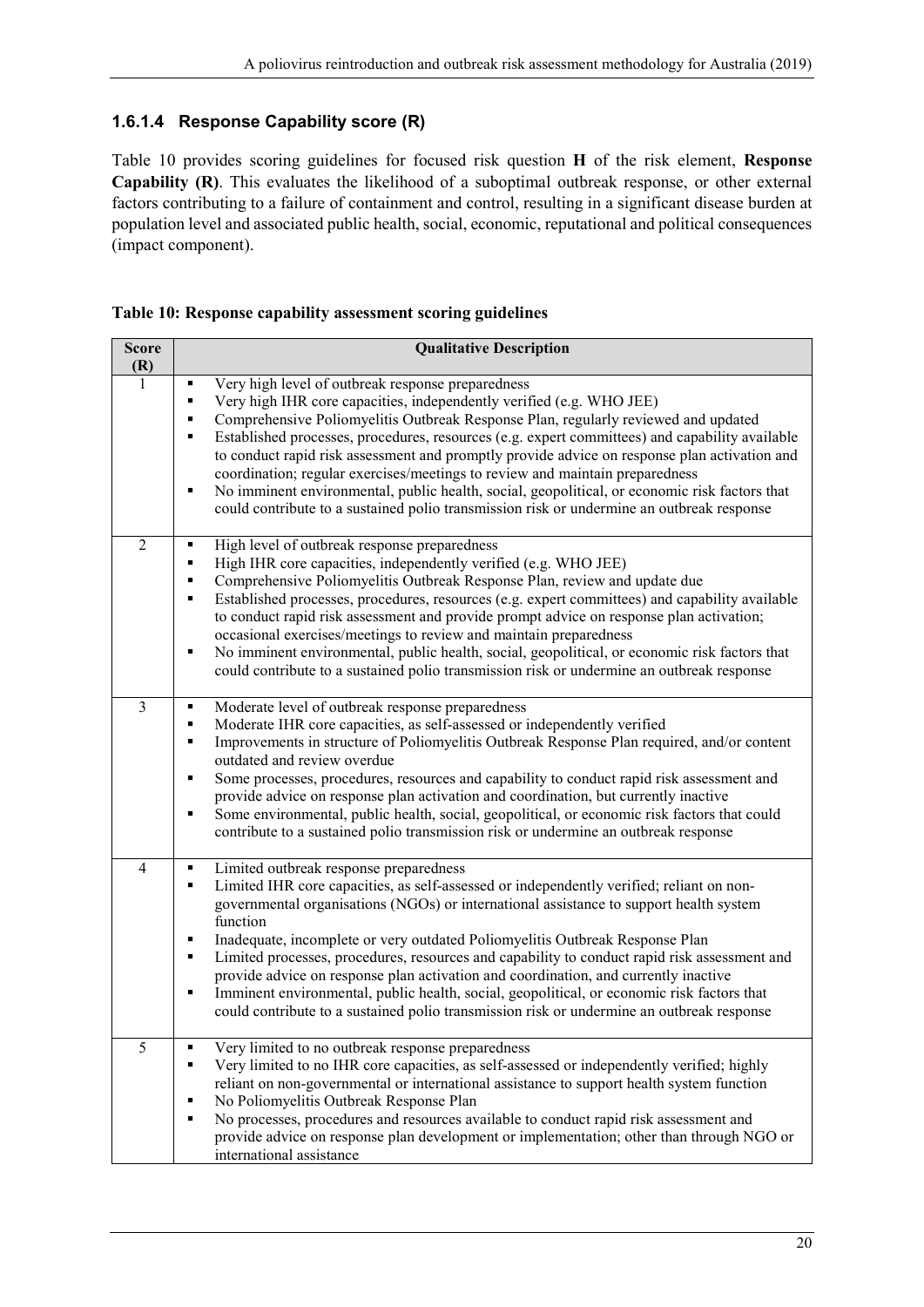| <b>Score</b> | <b>Oualitative Description</b>                                                                                                                                                                                                     |
|--------------|------------------------------------------------------------------------------------------------------------------------------------------------------------------------------------------------------------------------------------|
|              | Active and ongoing environmental, public health, social, geopolitical, or economic risk factors<br>that could promote persistent environmental contamination or sustained polio transmission<br>and undermine an outbreak response |

## <span id="page-20-0"></span>**1.6.2 Weighting factor**

Not all components that influence infectious disease risk for any particular pathogen are necessarily equally important. For example, it may be considered that the likelihood of poliovirus importation is more or less important than population immunity which protects against sustained transmission in the general population, or national capacity to respond to and promptly contain an outbreak, etc. The weighting factor incorporates an expert-informed estimate of the relative importance of each of the four key risk elements, in terms of the proportional contribution to the overall poliovirus reintroduction and outbreak risk for Australia.

The sum of the four weighting factors should equal 1 (100%), with a minimum value of 0.05 per element, and with variation possible in 0.05 increments. Hence, the minimum possible weighting for an individual element is 0.05 (5%), and the maximum is 0.85 (85%).The weighting factor for each risk element was determined through an expert elicitation method, namely a Delphi survey involving 16 invited subject matter experts (SMEs), namely all members of the Australian Polio Expert Panel (PEP), National Certification Committee for the Eradication of Poliomyelitis (NCC) and selected expert medical advisers from the Australian Government Department of Health.

The online Delphi survey was conducted in two rounds using Qualtrics XM (3), an online survey tool. The first round requested experts to rank the four risk elements in order of importance, and to provide comment on a proportional weighting for each risk element in terms of its perceived relative contribution to the overall poliovirus reintroduction, outbreak and sustained transmission risk for Australia, which was proposed by the risk assessment team. Survey respondents were required to provide a justification for any alternative proportional weighting factors proposed for each risk element. In the second round, results from the first round of consultation were anonymised and circulated to provide an opportunity for participating SMEs to consider all proposed weightings and justifications submitted, and to revise their own estimates in light of others' submissions, if deemed necessary.

The response rate was very high, with 13/16 (81%) and 12/16 (75%) of all SMEs invited to participate, completing round 1 and 2 of the survey, respectively. Following two rounds of expert elicitation, the weighting for each element was finalised by reaching a majority agreement to use the calculated median value of the range of weighting factor point estimates received for each risk element [\(Table 11\)](#page-21-1). Nevertheless, 6/13 (46%) of respondents proposed alternative weightings; to account for this, these were incorporated into a sensitivity analysis, to evaluate the impact of alternative weightings on variability in the final results of the assessment.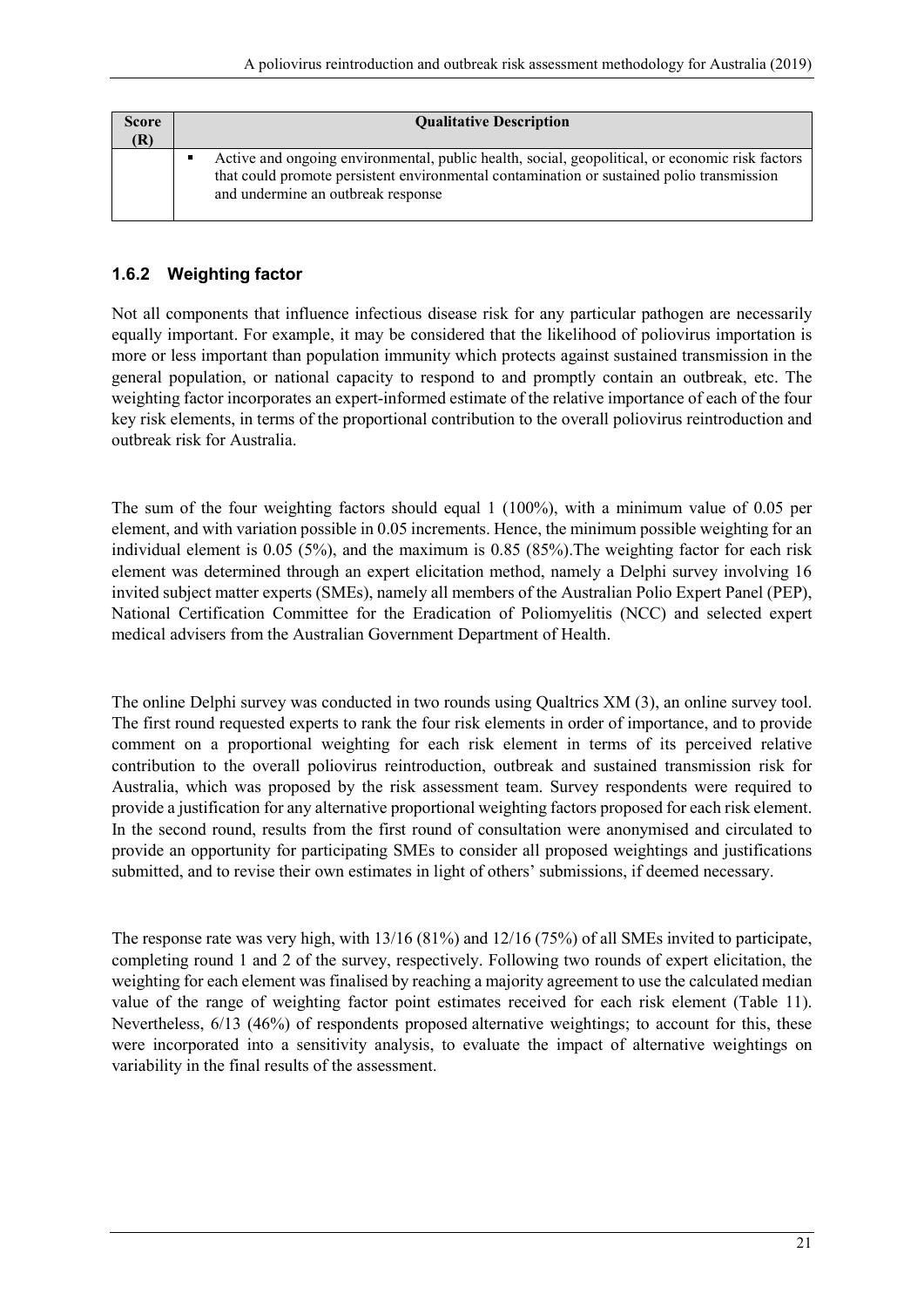| <b>Risk element</b>              | Weighting | <b>Justification</b>                                                                                                                                                                                                                                                                                                                                                                                                                                                                                                                                                                                                                                                                                                                                                                                                                                                                                                                                                 |
|----------------------------------|-----------|----------------------------------------------------------------------------------------------------------------------------------------------------------------------------------------------------------------------------------------------------------------------------------------------------------------------------------------------------------------------------------------------------------------------------------------------------------------------------------------------------------------------------------------------------------------------------------------------------------------------------------------------------------------------------------------------------------------------------------------------------------------------------------------------------------------------------------------------------------------------------------------------------------------------------------------------------------------------|
|                                  | factor    |                                                                                                                                                                                                                                                                                                                                                                                                                                                                                                                                                                                                                                                                                                                                                                                                                                                                                                                                                                      |
| Reintroduction<br>hazard (H)     | 0.15      | Border-level polio importation risk reduction strategies are not<br>٠<br>the main determinant influencing whether potentially infectious<br>persons travel to Australia from polio risk countries.<br>Monitoring and enforcing compliance with existing border-<br>٠<br>level risk reduction strategies, and offshore investment in polio<br>eradication are the main tools against offshore poliovirus<br>hazards.<br>International poliovirus circulation and outbreaks cannot be<br>٠<br>directly controlled, but traveller trends data can be monitored to<br>inform and strengthen targeted surveillance sensitivity,<br>preventative measures (e.g. booster vaccinations) and response<br>preparedness efforts domestically.<br>The number of laboratories holding poliovirus or potentially<br>٠<br>infectious materials, and the quality and standards of facilities<br>and systems influence the likelihood of laboratory containment<br>failure occurring. |
| Population<br>susceptibility (S) | 0.5       | High population immunity may prevent establishment of<br>infection and outbreaks, and will prevent sustained<br>transmission even if poliovirus reintroduction occurs.<br>High population immunity may limit the population-level<br>٠<br>impact by interrupting transmission, even if detection and<br>response capability is suboptimal.<br>This element was consistently weighted most heavily during<br>٠<br>development of WHO regional risk assessment tools (1)<br>This is a country's main defence against poliovirus<br>٠<br>transmission.                                                                                                                                                                                                                                                                                                                                                                                                                  |
| Detection<br>capability (D)      | 0.3       | The more sensitive a surveillance system, the sooner a<br>٠<br>poliovirus event may be detected, the smaller the outbreak and<br>associated impact.<br>A strong surveillance system provides confidence in a<br>٠<br>country's ability to promptly detect and respond to a poliovirus<br>event.                                                                                                                                                                                                                                                                                                                                                                                                                                                                                                                                                                                                                                                                      |
| Response<br>capability (R)       | 0.05      | Most of the political, reputational, economic (response and<br>٠<br>surveillance costs) and public health impact would already<br>manifest once an emergency response to a polio outbreak is<br>required.<br>This is a nation's last line of polio defence and 'upstream',<br>٠<br>preventative risk reduction measures are preferred.                                                                                                                                                                                                                                                                                                                                                                                                                                                                                                                                                                                                                               |

<span id="page-21-1"></span>

| Table 11: Risk element weightings determined through an expert-informed Delphi method |  |  |
|---------------------------------------------------------------------------------------|--|--|
|---------------------------------------------------------------------------------------|--|--|

#### <span id="page-21-0"></span>**1.6.3 Confidence coefficient score**

World Health Organization guidelines note the importance of documenting the level of confidence in a public health risk assessment, and the reasons for any limitations. The confidence estimate (or alternatively, the level of uncertainty) will depend on the reliability, completeness and quality of the information evaluated, and the underlying assumptions made with respect to the hazard, exposure and context. The degree of confidence may be then be expressed using a descriptive scale that ranges from very low, low, moderate, high, very high (2). The confidence coefficient score incorporates into the calculation of each weighted risk element, an estimate of the reliability, quality and completeness of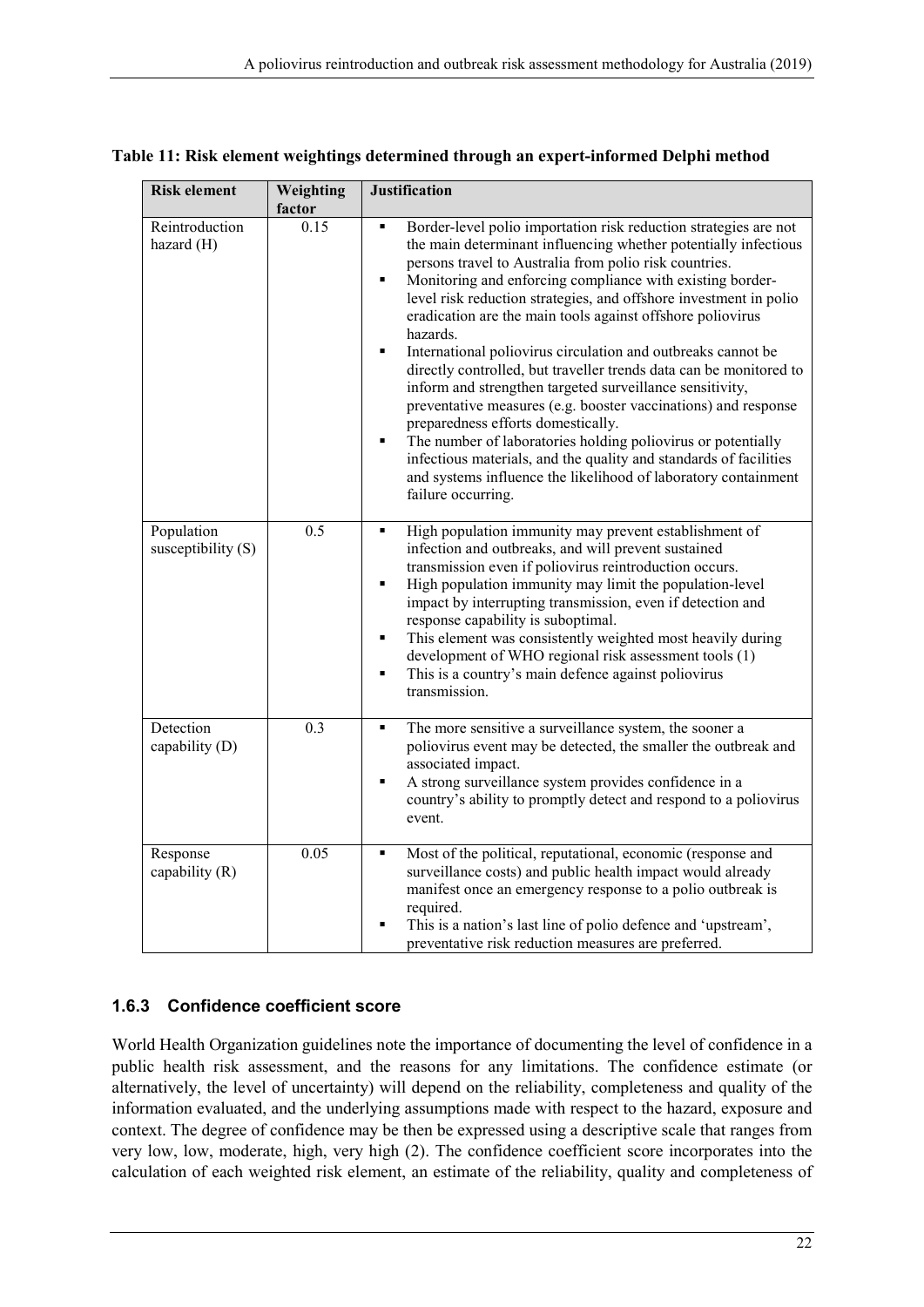information available to score each indicator of the focused risk questions at the time of assessment. The main value of confidence coefficient scores lie in the transparency that it affords the risk assessment process. The confidence coefficient score is incorporated as a proportional weighting and ranges on an ordinal scale from very high (0.2) to very low (1), each value corresponding with a qualitative description. The confidence coefficient score for each risk element will be assigned according to the qualitative description that most accurately describes the quality and completeness of information available at the time of assessment, noting that different combinations of criteria corresponding to different scores may occur together [\(Table 12\)](#page-22-0). For this reason, the scoring intervals are designed to be somewhat flexible, and vary between **very high (0.2), high (0.4), moderate (0.6), low (0.8)** and **very low (1).**

| <b>Confidence</b> | <b>Qualitative Description</b>                                                                                                                                                                                                                                                                                                                                                                                                                                                                                                                                                                                                                                                                                                                                                                                                                                                                                                                                                                                                                                                      | Confidence  |
|-------------------|-------------------------------------------------------------------------------------------------------------------------------------------------------------------------------------------------------------------------------------------------------------------------------------------------------------------------------------------------------------------------------------------------------------------------------------------------------------------------------------------------------------------------------------------------------------------------------------------------------------------------------------------------------------------------------------------------------------------------------------------------------------------------------------------------------------------------------------------------------------------------------------------------------------------------------------------------------------------------------------------------------------------------------------------------------------------------------------|-------------|
| level             |                                                                                                                                                                                                                                                                                                                                                                                                                                                                                                                                                                                                                                                                                                                                                                                                                                                                                                                                                                                                                                                                                     | coefficient |
|                   |                                                                                                                                                                                                                                                                                                                                                                                                                                                                                                                                                                                                                                                                                                                                                                                                                                                                                                                                                                                                                                                                                     | score       |
| Very high         | Very limited to no evidence gaps<br>٠<br>Comprehensive, high quality, recent documentary evidence or data<br>$\blacksquare$<br>available at the time of assessment<br>Comprehensive documentary evidence of functional, efficient<br>$\blacksquare$<br>structured monitoring processes, surveillance systems, and information<br>technology infrastructure for appropriate record keeping to generate and<br>store information<br>Comprehensive documentary evidence of advanced laboratory and<br>٠<br>epidemiological capability and quality assurance processes to support<br>surveillance, and readily available expert resources to review and verify<br>the accuracy and completeness of information or data compiled<br>Information required for indicator assessment is of high quality,<br>$\blacksquare$<br>comprehensive, readily available and recent (e.g. annual reports or data<br>available for the relevant timeframe immediately preceding the<br>assessment)                                                                                                     | 0.2         |
| High              | Limited evidence gaps<br>$\blacksquare$<br>Good quality documentary evidence or data available at the time of<br>٠<br>assessment; information is minimally incomplete and fairly recent<br>Good quality, minimally incomplete and fairly recent documentary<br>П<br>evidence of functional structured monitoring processes, surveillance<br>systems and/or information technology infrastructure for appropriate<br>record keeping to generate and store information<br>Good quality, minimally incomplete and fairly recent documentary<br>$\blacksquare$<br>evidence of appropriate laboratory and epidemiological capability and<br>quality assurance processes to support surveillance, and access to expert<br>resources to review and verify the accuracy and completeness of<br>information or data compiled<br>$\blacksquare$<br>Information required for indicator assessment is of good quality,<br>minimally incomplete, and fairly recent (e.g. annual reports or data<br>available, but not for the entire relevant timeframe immediately<br>preceding the assessment) | 0.4         |
| Moderate          | Moderate evidence gaps<br>٠<br>Documentary evidence and/or data is available at the time of<br>$\blacksquare$<br>assessment, however information is of variable quality, and/or<br>somewhat incomplete and/or outdated<br>Acceptable, but somewhat incomplete or outdated documentary<br>Ξ<br>evidence of structured monitoring processes, surveillance systems                                                                                                                                                                                                                                                                                                                                                                                                                                                                                                                                                                                                                                                                                                                     | 0.6         |

<span id="page-22-0"></span>**Table 12: Qualitative descriptors corresponding to confidence coefficient scores**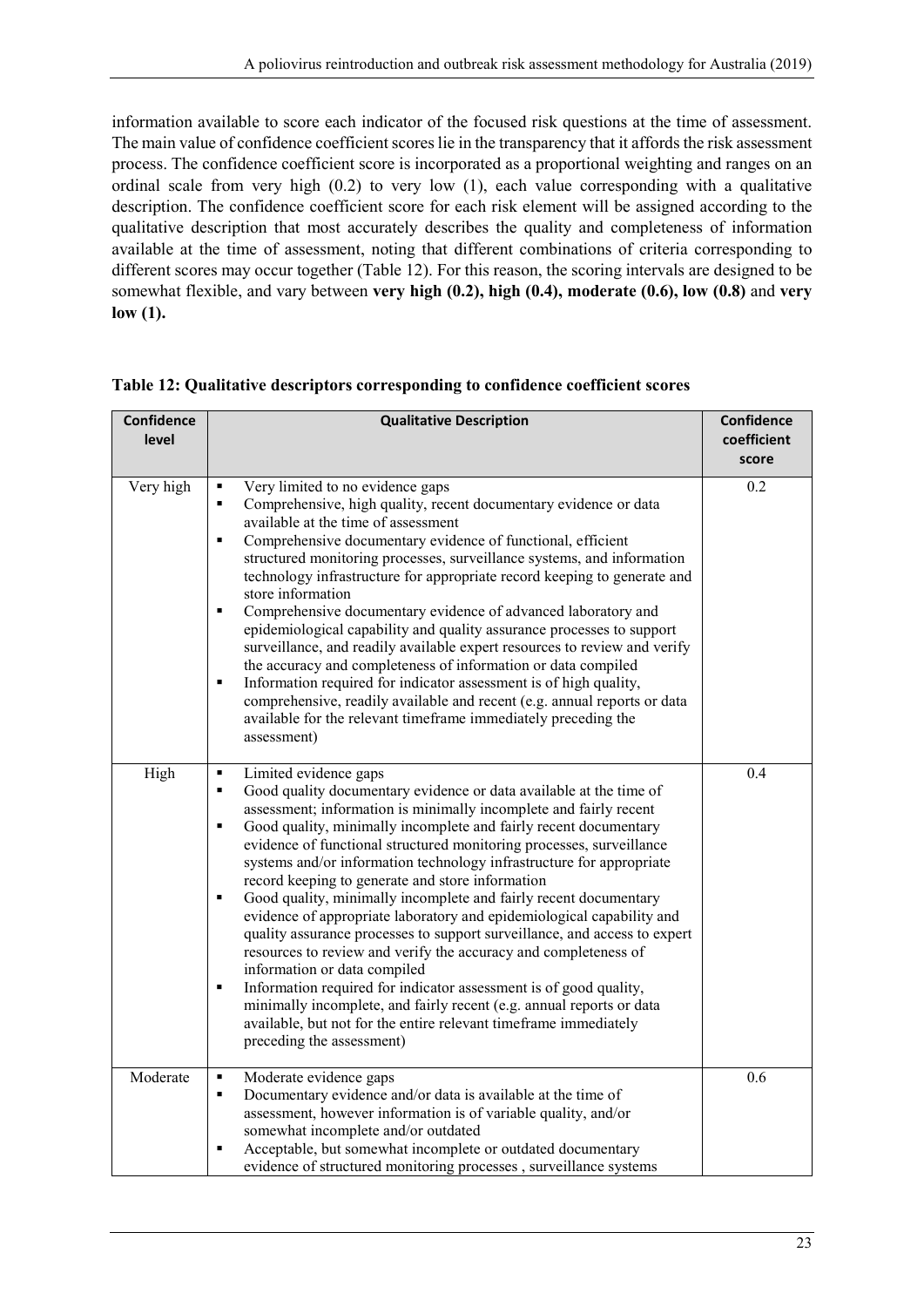| <b>Confidence</b><br>level | <b>Qualitative Description</b>                                                                                                                                                                                                                                                                                                                                                                                                                                                                                                                                                                                                                                                                                                                                                                                                                                                                                                 | Confidence<br>coefficient<br>score |
|----------------------------|--------------------------------------------------------------------------------------------------------------------------------------------------------------------------------------------------------------------------------------------------------------------------------------------------------------------------------------------------------------------------------------------------------------------------------------------------------------------------------------------------------------------------------------------------------------------------------------------------------------------------------------------------------------------------------------------------------------------------------------------------------------------------------------------------------------------------------------------------------------------------------------------------------------------------------|------------------------------------|
|                            | and/or information technology infrastructure for appropriate record<br>keeping to generate and store information<br>Acceptable, but somewhat incomplete or outdated documentary<br>٠<br>evidence of laboratory and epidemiological capability and quality<br>assurance processes to support surveillance, and/or limited or<br>intermittent access to expert resources to review and verify the accuracy<br>and completeness of information or data compiled<br>Information required for indicator assessment is of reasonable quality,<br>٠<br>however information is patchy or incomplete, and/or outdated or<br>conversely, recent information is available but patchy and/or of variable<br>quality                                                                                                                                                                                                                        |                                    |
| Low                        | Significant evidence gaps<br>٠<br>Very limited, and/or incomplete and/or poor quality and/or very<br>٠<br>outdated documentary evidence or data available at the time of<br>assessment<br>Limited and/or incomplete and/or poor quality documentary evidence of<br>٠<br>structured monitoring processes, surveillance systems and/or<br>information technology infrastructure for appropriate record keeping to<br>generate and store information<br>Limited documentary evidence of laboratory and epidemiological<br>٠<br>capability and quality assurance processes to support surveillance,<br>and/or inadequate access to expert resources to review and verify the<br>accuracy and completeness of information or data compiled<br>Information required for indicator assessment is lacking, or of<br>п<br>suboptimal quality and/or very outdated (e.g. only incomplete, poor<br>quality data available for assessment) | 0.8                                |
| Very low                   | Major and extensive evidence gaps<br>٠<br>No documentary evidence or data available to evaluate relevant risk<br>٠<br>indicators at the time of assessment<br>No or very limited documentary evidence of structured monitoring<br>٠<br>processes (e.g. Government-administered process), surveillance<br>systems, or information technology infrastructure for appropriate<br>record keeping to generate and store information available <sup>4</sup><br>No or very limited documentary evidence of laboratory and<br>epidemiological capability and quality assurance processes to support<br>surveillance, and/or no or very limited access to expert resources to<br>review and verify the accuracy and completeness of information or data<br>compiled <sup>5</sup><br>Information required for indicator assessment is either completely<br>٠<br>unavailable, and/or based on crude speculation or conjecture only        | 1                                  |

<span id="page-23-1"></span><span id="page-23-0"></span><sup>-</sup><sup>4</sup> The purpose of a structured monitoring process, surveillance system, and information technology infrastructure for record keeping, will depend on the nature of the risk element under evaluation – e.g. immigration data for monitoring of traveller arrival trends, evidence of functional surveillance plans and systems for AFP or environmental surveillance, or existence of a functional electronic surveillance database to support national notification, record keeping and data analysis.

<span id="page-23-2"></span><sup>&</sup>lt;sup>5</sup> Including but not limited to, access to accredited national reference laboratories, expert technical advisory committees and a National Certification Committee for the Eradication of Poliomyelitis (NCC).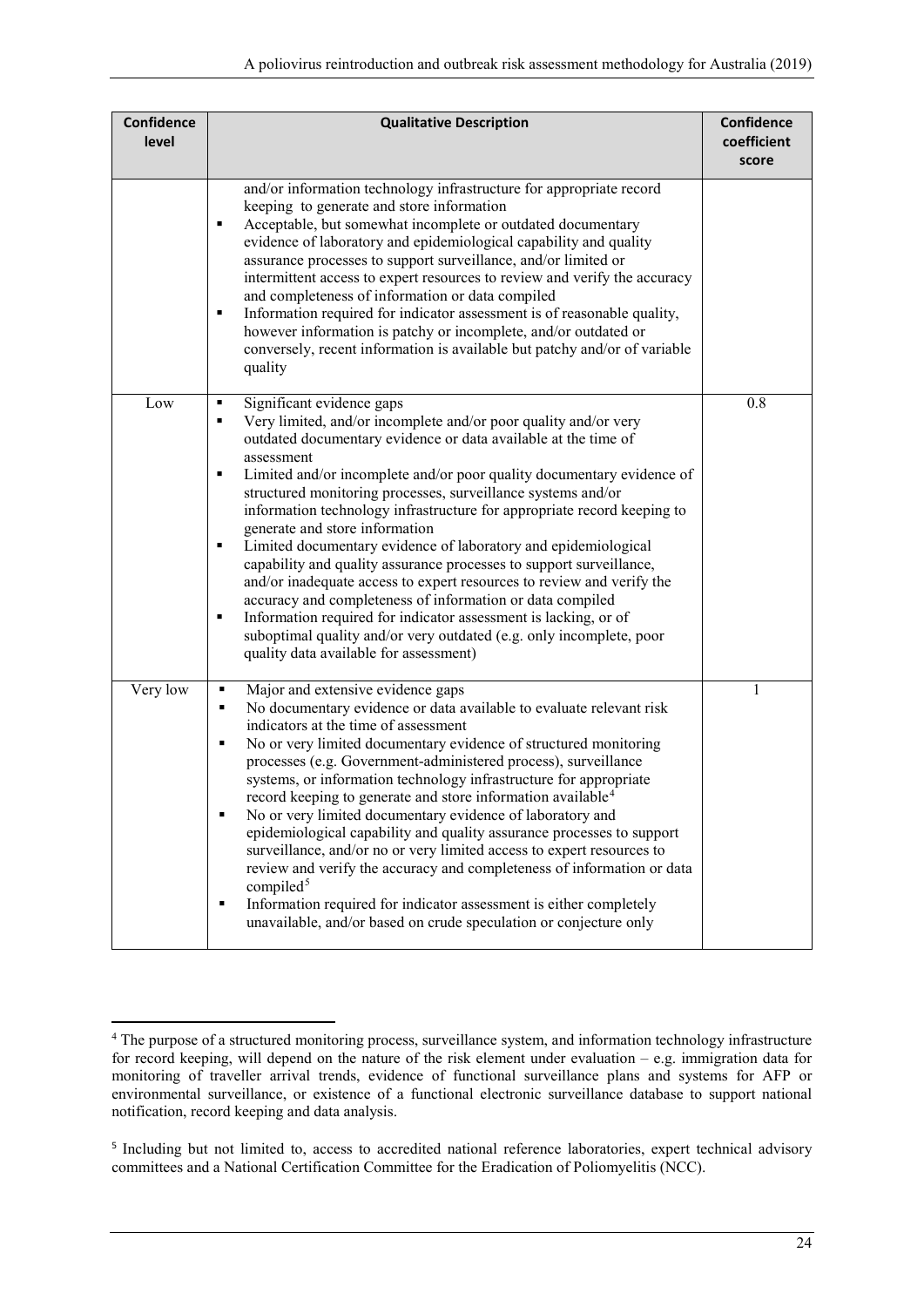#### <span id="page-24-0"></span>**1.6.4 Risk characterisation estimate (RCE)**

The risk characterisation estimate (RCE) represents a semi-quantitative point estimate of the overall poliovirus reintroduction and outbreak risk for Australia covering the timeframe specified by the assessment (e.g. annually, five year intervals, etc.). The RCE may range from  $0.02 - 4.5$  for each component of likelihood and impact, and is derived through simple plotting of the respective likelihood and impact scores into a risk matrix, with defined thresholds representing descriptive risk categories (**Very Low, Low, Moderate, High** and **Very High**). The risk categories were determined through specifying cut-off criteria set at the  $25<sup>th</sup>$ ,  $50<sup>th</sup>$  (median),  $75<sup>th</sup>$  and  $90<sup>th</sup>$  percentiles, respectively, of the distribution (range) of all possible combination of scores of the individual weighted risk elements[\(Table](#page-24-1)  [13\)](#page-24-1).

| Range         | Risk category |
|---------------|---------------|
| $0.02 - 1.12$ | Very low      |
| $1.13 - 2.25$ | Low           |
| $2.26 - 3.38$ | Moderate      |
| $3.39 - 4.06$ | High          |
| $4.07 - 4.50$ | Very high     |

#### <span id="page-24-1"></span>**Table 13: Thresholds for Likelihood and Impact risk categories to plot the Risk Characterisation Estimate (RCE)**

The RCE may then be plotted on a risk matrix to graphically depict the results of the assessment, and following intermittent repeated assessment, allow monitoring and visualisation of longer-term temporal trends in national polio reintroduction and outbreak risk. However, the RCE for a specified timeframe is not necessarily static and subject to change, depending on changes in the epidemiological variables (risk elements) that influence polio reintroduction and outbreak risk.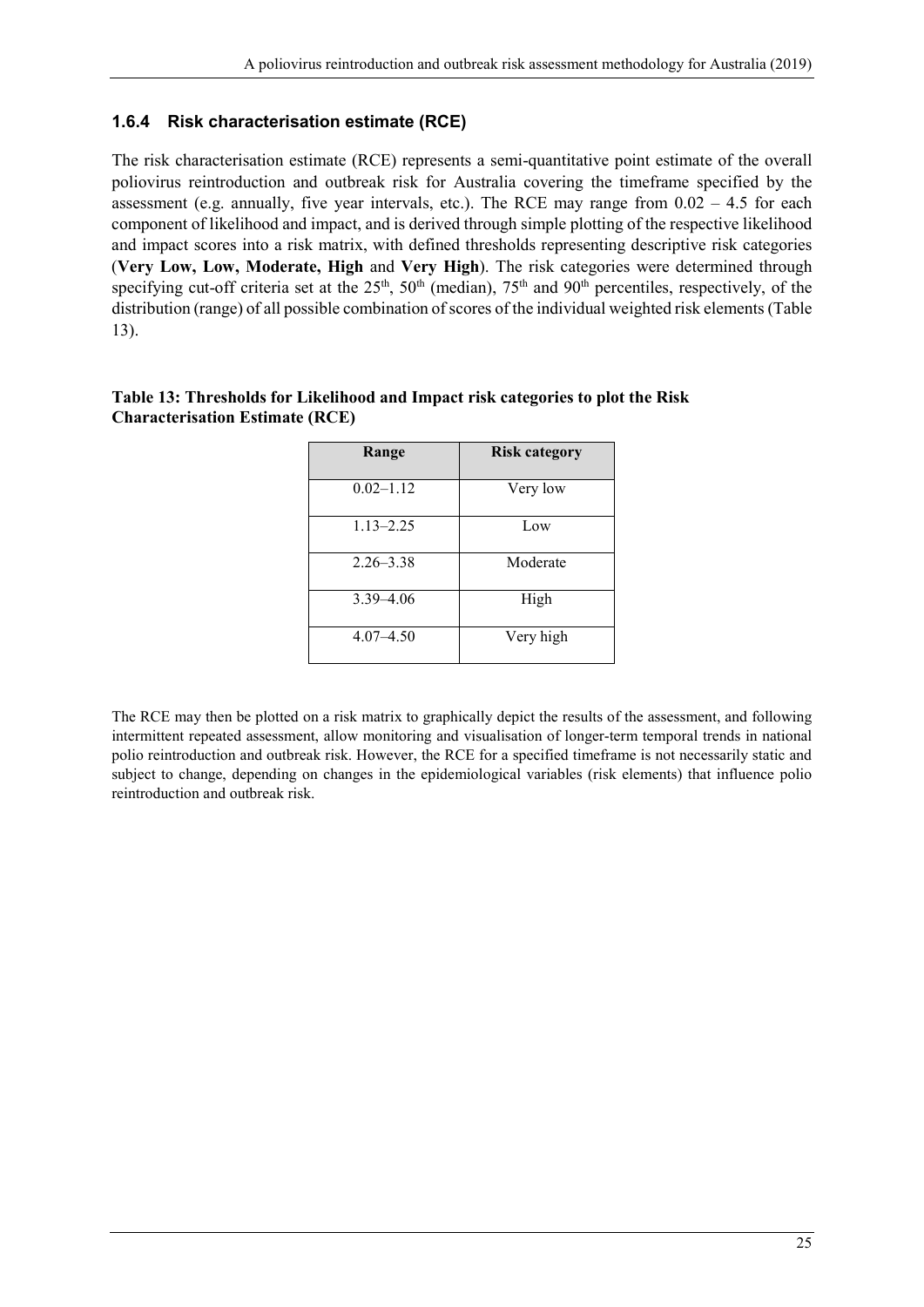

#### <span id="page-25-0"></span>**Figure 1: Polio risk matrix depicting five hypothetical risk estimates for assessments conducted in successive years or specified timeframes (e.g. at five year intervals)**

The risk categorisation estimate (RCE) (i.e., the plotted intersection of the likelihood and impact scores) may also be qualitatively characterised, using a risk matrix with distinct cells corresponding to qualitative descriptors of polio reintroduction and outbreak risk [\(Table 14\)](#page-25-2).



<span id="page-25-2"></span><span id="page-25-1"></span>**Figure 2: Qualitative risk matrix depicting distinct cells corresponding with qualitative descriptions of polio reintroduction and outbreak risk**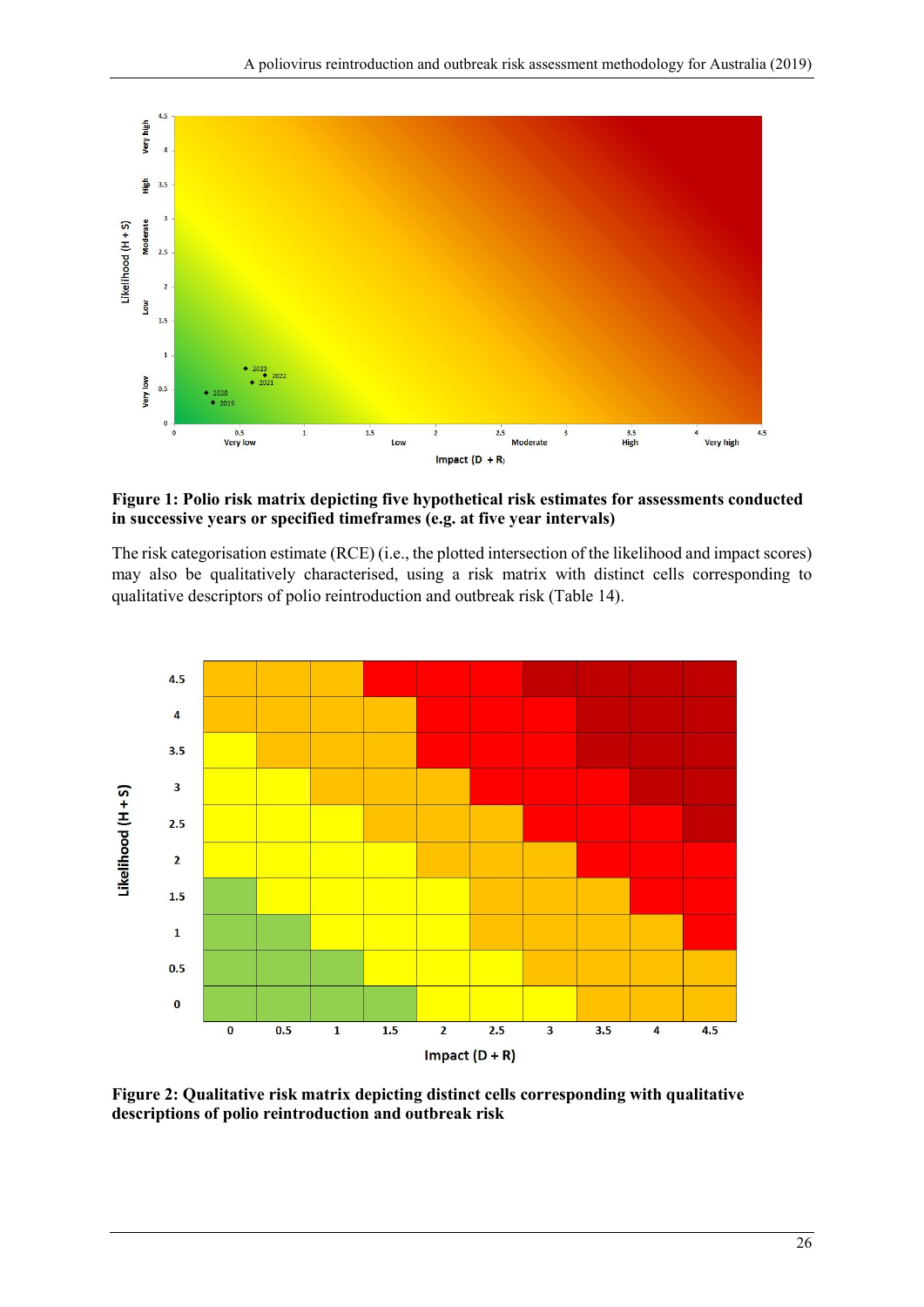| <b>Risk</b><br>category | <b>Qualitative description</b>                                                                                                                                                                                                                                                                                                                                                                                                                                                                                                                                                                                                                                                                                                                                                                                                                                                                                                                                                                                                                                                                                                                                                                                                                                                                                                                                                                                                                                                                                                          |
|-------------------------|-----------------------------------------------------------------------------------------------------------------------------------------------------------------------------------------------------------------------------------------------------------------------------------------------------------------------------------------------------------------------------------------------------------------------------------------------------------------------------------------------------------------------------------------------------------------------------------------------------------------------------------------------------------------------------------------------------------------------------------------------------------------------------------------------------------------------------------------------------------------------------------------------------------------------------------------------------------------------------------------------------------------------------------------------------------------------------------------------------------------------------------------------------------------------------------------------------------------------------------------------------------------------------------------------------------------------------------------------------------------------------------------------------------------------------------------------------------------------------------------------------------------------------------------|
| <b>Very Low</b>         | Very low probability of outbreaks of poliovirus infection, in the unlikely event that<br>٠<br>poliovirus reintroduction and establishment occurs during the assessment<br>timeframe<br>Outbreaks of poliovirus infection are highly likely to be prevented or rapidly<br>٠<br>detected, contained, and eliminated due to an effective combination of<br>reintroduction risk reduction policies, very high immunisation coverage rates<br>(involving no OPV use), a comprehensive and sensitive national polio surveillance<br>system, and an advanced national response capability, including a comprehensive<br>national polio outbreak response plan and access to expert laboratory and<br>epidemiological resources<br>A highly developed healthcare and WASH infrastructure accessible to the vast<br>٠<br>majority of the population contributes to the very low probability of a significant<br>polio disease burden at population level, with a minimal national impact in terms of<br>the public health, social, economic, reputational and political consequences<br>National health systems core capacity, including capacity and investment in polio<br>٠<br>prevention, preparedness, surveillance, response capability, risk communication<br>and stakeholder awareness is considered very high and appropriate relative to the<br>very low risk level at the time of assessment                                                                                                                                          |
| Low                     | Low probability of outbreaks of poliovirus infection, in the unlikely but possible<br>٠<br>event that poliovirus reintroduction and establishment occurs during the assessment<br>timeframe<br>Outbreaks of poliovirus infection are likely to be prevented, or promptly detected,<br>٠<br>contained, and eliminated due to an effective combination of reintroduction risk<br>reduction policies, high immunisation coverage rates (involving no OPV use), a<br>functional and sensitive national polio surveillance system, and an effective<br>national response capability, including a national outbreak response plan and access<br>to expert laboratory and epidemiological resources<br>A well-developed healthcare and WASH infrastructure accessible to the majority of<br>٠<br>the population contributes to the low probability of a significant polio disease<br>burden at population level, with a limited national impact in terms of the public<br>health, social, economic, reputational and political consequences<br>National health systems core capacity, including capacity and investment in polio<br>٠<br>prevention, preparedness, surveillance, response capability, risk communication<br>and stakeholder awareness is considered high and adequate relative to the low risk<br>level at the time of assessment                                                                                                                                                                                              |
| <b>Moderate</b>         | Moderate probability of outbreaks of poliovirus infection, with reintroduction and<br>٠<br>establishment considered possible (or cVDPV emergence, where OPV is utilised)<br>during the assessment timeframe<br>Outbreaks of poliovirus infection may not be prevented, and/or delays or challenges<br>٠<br>in timely detection, containment, control and elimination may be expected.<br>Prioritised public health actions and additional investment may be required to<br>strengthen health systems core capacity, including polio preparedness and response<br>capability to: reduce reintroduction risks; increase suboptimal or patchy<br>immunisation coverage rates (or to reduce or cease OPV use); strengthen functional,<br>but suboptimal surveillance system sensitivity and coverage; and to strengthen<br>functional but suboptimal national response capability, including implementing risk<br>communication strategies to target high risk population groups<br>Suboptimal healthcare and/or WASH infrastructures for a significant proportion of<br>٠<br>the population may contribute to the moderate probability of a significant polio<br>disease burden at population level, causing a manageable, but significant national<br>impact in terms of the public health, social, economic, reputational and political<br>consequences<br>National health systems core capacity, including capacity and investment in polio<br>٠<br>prevention, preparedness, surveillance, response capability, risk communication and |

**Table 14: Qualitative description of polio reintroduction and outbreak risk categories**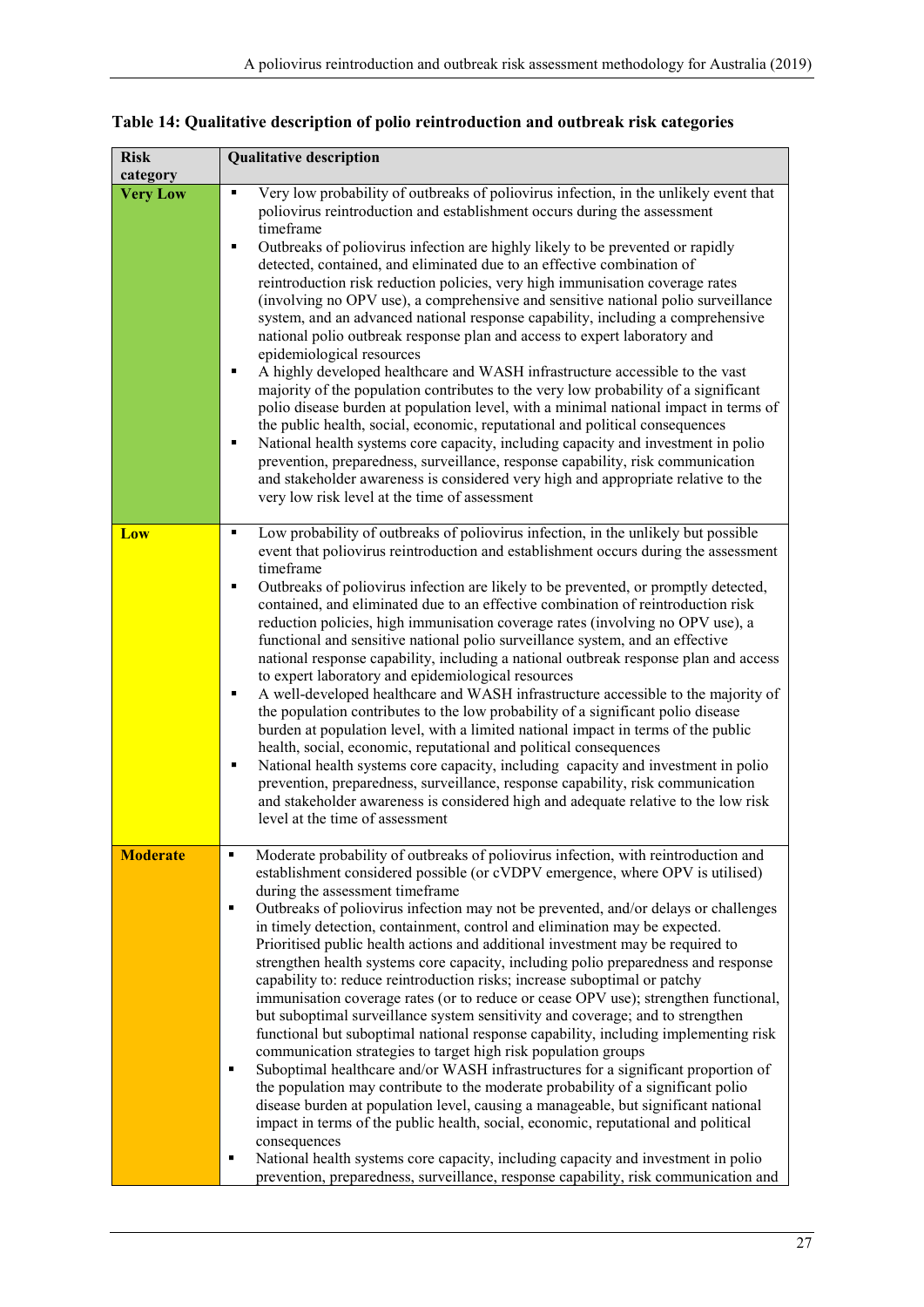| <b>Risk</b><br>category | <b>Qualitative description</b>                                                                                                                                                                                                                                                                                                                                                                                                                                                                                                                                                                                                                                                                                                                                                                                                                                                                                                                                                                                                                                                                                                                                                                                                                                                                                                                                                                                                                                                                                                                                                                                                                                                                                                                                                                                                                                              |
|-------------------------|-----------------------------------------------------------------------------------------------------------------------------------------------------------------------------------------------------------------------------------------------------------------------------------------------------------------------------------------------------------------------------------------------------------------------------------------------------------------------------------------------------------------------------------------------------------------------------------------------------------------------------------------------------------------------------------------------------------------------------------------------------------------------------------------------------------------------------------------------------------------------------------------------------------------------------------------------------------------------------------------------------------------------------------------------------------------------------------------------------------------------------------------------------------------------------------------------------------------------------------------------------------------------------------------------------------------------------------------------------------------------------------------------------------------------------------------------------------------------------------------------------------------------------------------------------------------------------------------------------------------------------------------------------------------------------------------------------------------------------------------------------------------------------------------------------------------------------------------------------------------------------|
|                         | stakeholder awareness is considered acceptable, but not optimal relative to the risk<br>level at the time of assessment.                                                                                                                                                                                                                                                                                                                                                                                                                                                                                                                                                                                                                                                                                                                                                                                                                                                                                                                                                                                                                                                                                                                                                                                                                                                                                                                                                                                                                                                                                                                                                                                                                                                                                                                                                    |
| <b>High</b>             | High probability of outbreaks of poliovirus infection, with reintroduction and<br>٠<br>establishment or VDPV emergence (where OPV is utilised) considered probable<br>during the assessment timeframe<br>Outbreaks of poliovirus infection are unlikely to be promptly detected, and<br>٠<br>containment and control is likely to face substantial challenges without external<br>assistance<br>Prioritised, timely public health actions and additional investment is required (e.g.<br>٠<br>funding, international assistance and coordination, training and capacity<br>development) to effectively strengthen health systems core capacity, develop and<br>implement policies to manage and reduce reintroduction or emergence threats,<br>increase low and patchy immunisation coverage rates, strengthen suboptimal<br>surveillance system sensitivity and coverage and to strengthen response capability,<br>including developing and implementing appropriate risk communication strategies<br>targeting high risk population groups<br>An inadequate healthcare and WASH infrastructure for a significant proportion of<br>п<br>the population contributes to the high probability of a significant polio disease<br>burden at population level causing a substantial national impact in terms of the<br>public health, social, economic, reputational and political consequences<br>National health systems core capacity, including capacity and investment in polio<br>٠<br>prevention, preparedness, surveillance, response capability, risk communication and<br>stakeholder awareness is considered inadequate relative to the high risk level at the<br>time of assessment                                                                                                                                                                                  |
| <b>Very High</b>        | Severe and imminent polio risk, due to a very high probability of poliovirus<br>٠<br>reintroduction and establishment or VDPV emergence (where OPV is utilised)<br>AND of outbreaks of poliovirus infection occurring during the assessment<br>timeframe<br>Outbreaks of poliovirus infection are highly likely to be characterised by prolonged<br>Ξ<br>detection delays or undetected low-level transmission, with health systems core<br>capacity insufficient to prevent a failure of poliovirus containment and control<br>without external assistance<br>Urgent and substantial public health actions and additional investment is required<br>٠<br>(e.g. funding, international assistance and coordination, training and capacity<br>development) to effectively strengthen health systems core capacity, develop and<br>implement policies to manage and reduce reintroduction or emergence threats,<br>increase very low polio immunisation coverage rates, strengthen inadequate<br>surveillance system sensitivity and coverage and to strengthen response capability,<br>including developing and implementing appropriate risk communication strategies<br>targeting high risk population groups<br>A deficient healthcare and WASH infrastructure for the majority of the population<br>Ξ<br>contributes to the very high probability of a significant polio disease burden at<br>population level causing a very substantial national impact in terms of the public<br>health, social, economic, reputational and political consequences<br>National health systems core capacity, including capacity and investment in polio<br>٠<br>prevention, preparedness, surveillance, response capability, risk communication and<br>stakeholder awareness is considered substantially inadequate relative to the very<br>high risk level at the time of assessment |

An Excel-based tool was developed to calculate and display the overall results of the assessment. The tool could also be used to display the results of annual rapid risk assessments (a requirement for annual progress reports to the RCC), or whenever change in epidemiological variables (which influence the risk elements) requires a rapid risk assessment to be repeated (e.g. the occurrence of a poliovirus event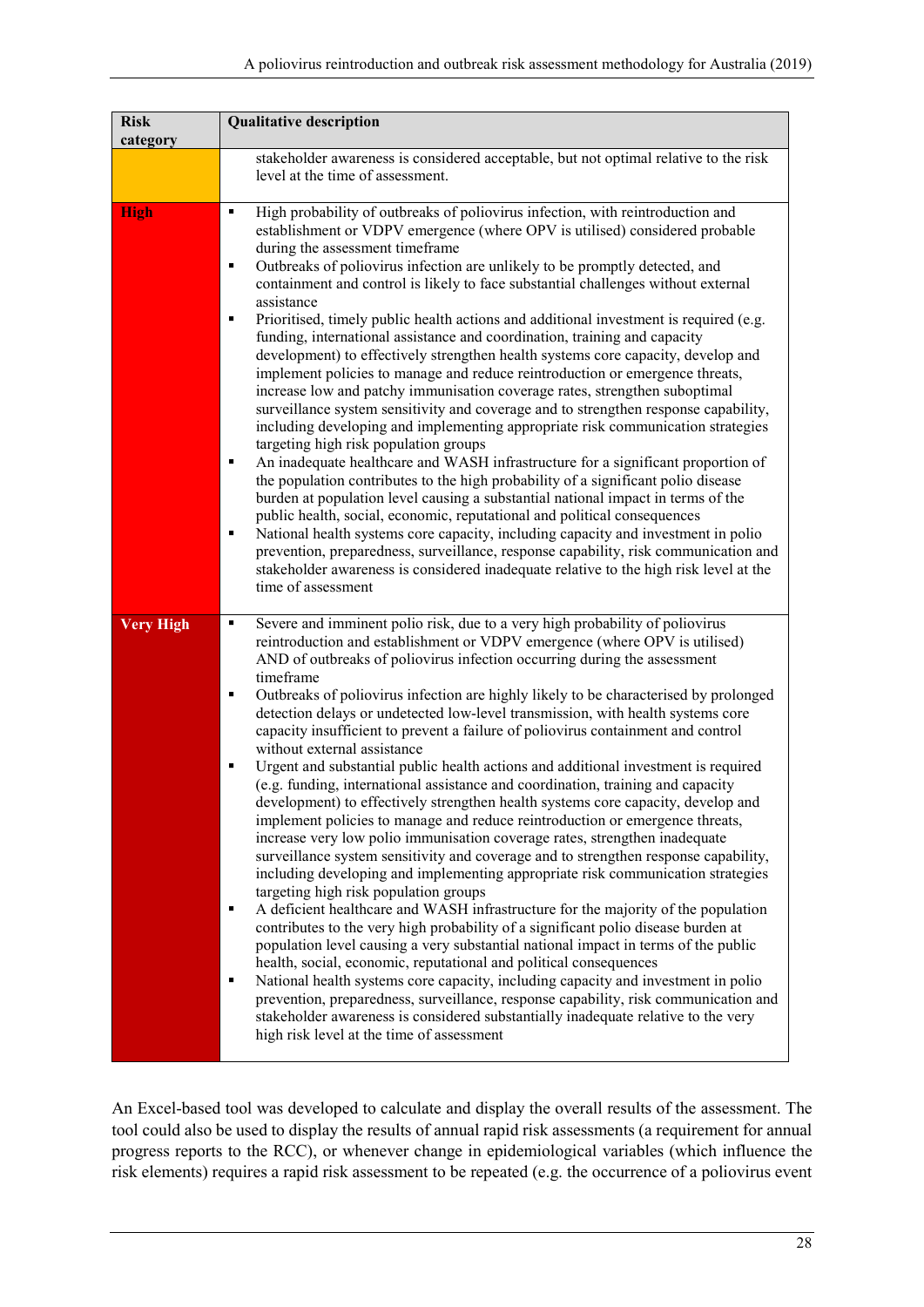in a neighbouring country, or in a country with significant permanent settler arrival volumes to Australia, etc.).

#### <span id="page-28-0"></span>**2. Polio risk country classification, for the Australian risk assessment**

Countries for which traveller arrivals and settlement data were analysed for the risk assessment include all countries listed by the [Global Polio Eradication Initiative \(GPEI\)](http://www.polioeradication.org/) under the following categories: [Endemic, Outbreak or Key At-Risk.](http://polioeradication.org/where-we-work/) These countries were termed "polio high risk countries" for the purpose of the Australian national risk assessment. Further to the 24 "polio high risk countries" identified (as at January 2019), the risk assessment team identified 26 additional countries to be included in the assessment, which were listed based on the occurrence of at least two of the following risk factors (inclusion criteria):

- Potential for cVDPV emergence associated with the use of OPV, combined with low polio immunisation coverage rates (mean < 80%), as per UNICEF data for the preceding five years (4);
- Suboptimal health systems core capacities as evidenced by, e.g. JEE reports and/or suboptimal water, sanitation and hygiene (WASH) infrastructure (based on UNICEF data) (5, 6);
- Neighbouring geographical location, relative to Australia;
- Land border with a country classified by GPEI as a polio endemic, outbreak or key at-risk country;
- Current geopolitical events, including civil or international conflict, or other events (e.g. severe economic crises) that serve to undermine health systems core capacity, e.g. provision or access to primary health care services (including routine childhood immunisation programs), or cause unregulated population movements in the country or region.

#### <span id="page-28-1"></span>**3. Methodology assumptions and limitations**

The methodology and findings of a risk assessment are subject to a number of assumptions and limitations. Principally, the RCE and associated qualitative risk statement is based on the assumption that all epidemiological variables (risk elements) that influence poliovirus reintroduction and outbreak risk remain static during the specified risk assessment timeframe. However, Australia's polio risk may shift substantially at any time and for various reasons including, e.g. reduced global investment in the polio eradication drive, regional conflict or economic crises degrading health system core capacities, declining population immunity due to vaccine hesitancy, or increased poliovirus circulation in communities from which Australia receives a large number of traveller arrivals. The results are therefore not intended for use as a polio risk forecasting tool, but rather to describe what occurred in the timeframe immediately preceding the assessment, as a baseline for comparison when rapid assessments are repeated annually, or more comprehensive assessments are repeated, e.g. in five year intervals.

Secondly, the assessment results are substantially influenced by the level of confidence in the quality and completeness of information and data used to evaluate the respective risk elements. The perceived quality of evidence used to inform the risk element scoring may be subject to bias, depending on the composition and frame of reference of the team tasked with conducting the scoring. Equally, the risk element scoring intervals were purposefully designed not to be overly rigid, but rather intended as guidelines to allow context-appropriate interpretation. Hence, the risk assessment team should assign risk element scores based on the qualitative description that most accurately resembles conclusions that may be drawn from the information assessed, noting that different combinations of criteria may occur together. However, this design feature means that some subjectivity in the scoring process remains. The weighting of risk elements through expert opinion is equally subjective. Nevertheless, an expert elicitation process may be considered the most accurate and valid estimation of the relative importance of the respective risk elements that is feasible without dedicated further research, and is a method frequently employed in qualitative risk assessment (2). An additional limitation pertains to calculation of the RCE, specifically the question of whether there is an assumption of independence of the various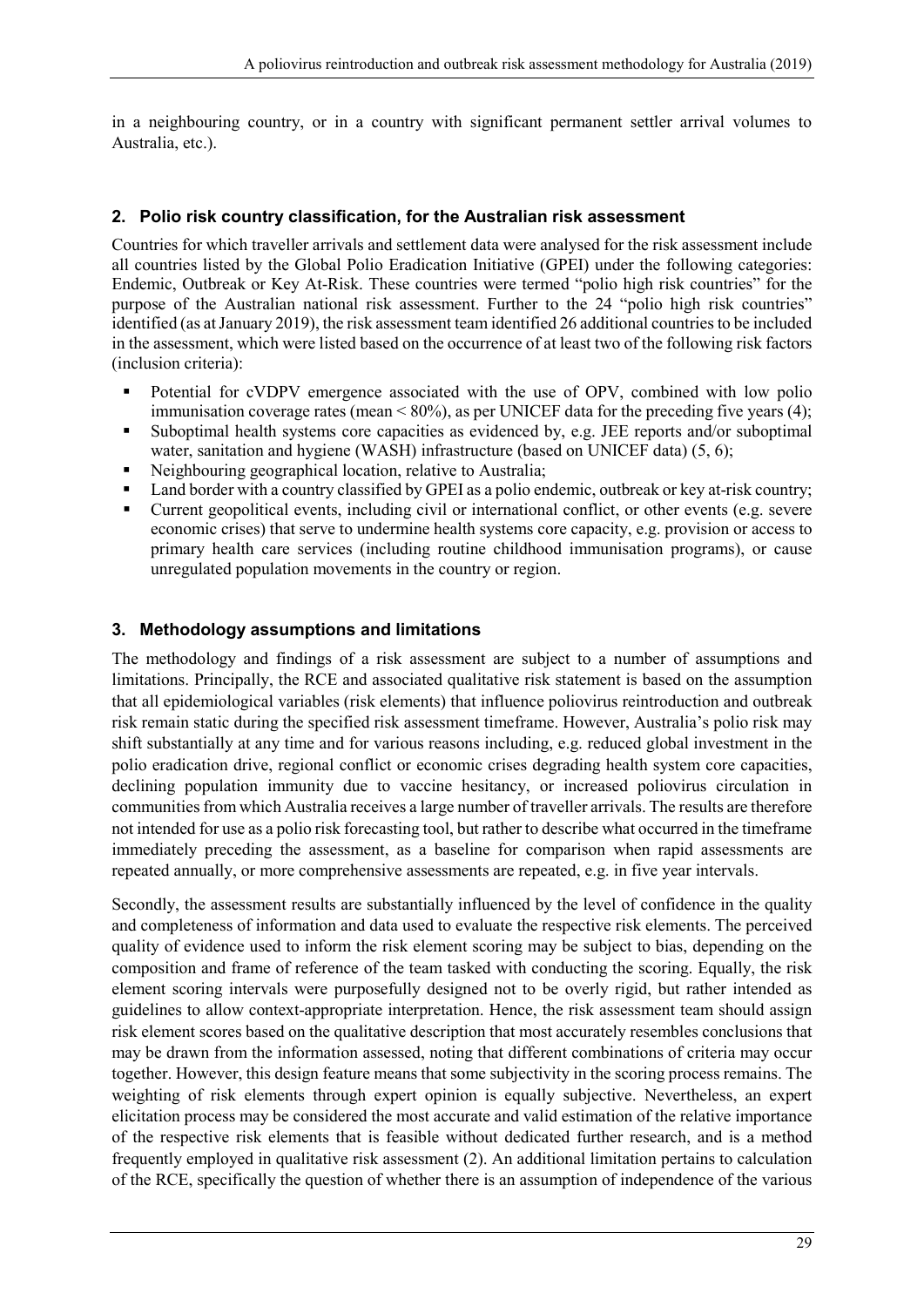risk elements, when in fact they are inter-dependent. For example, sustained transmission of poliovirus cannot occur, without virus reintroduction having first occurred, followed by exposure and infection of one or more susceptible individuals. Yet these elements are each individually evaluated, when in fact the variables that constitute each element are dynamic and interacting.

Finally, to minimise perceived bias in the risk characterisation results, the composition of the risk assessment team requires careful consideration. This will depend on the national context, available resources and expertise, and the intended end-users of the findings generated through the assessment. It is recommended that risk assessment teams incorporate expertise in the fields of epidemiology, virology, laboratory biosafety, immunisation and health systems from national government health departments and independent academic or research institutions.